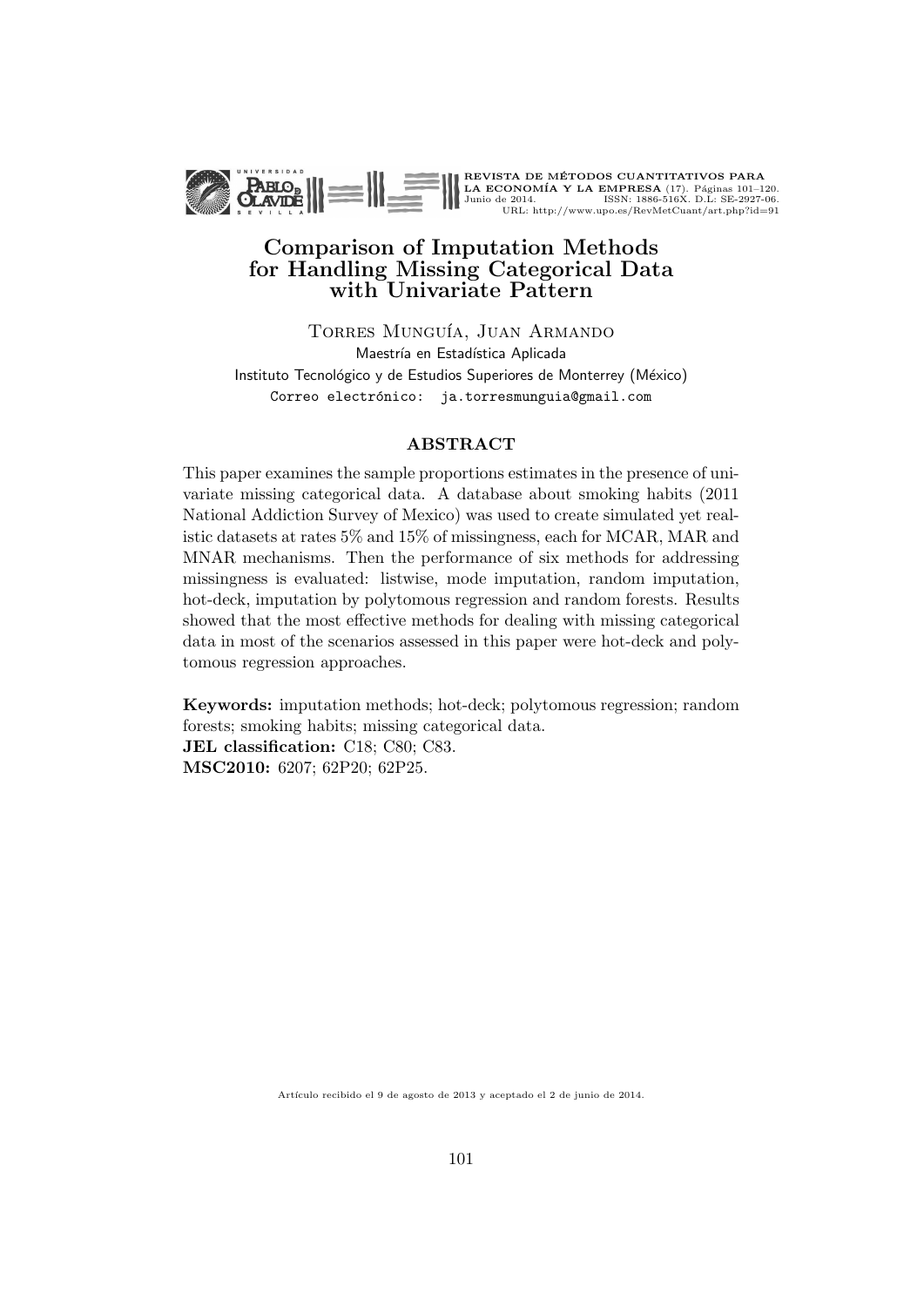## Una comparación de métodos de imputación de variables categóricas con patrón univariado

#### RESUMEN

El presente estudio examina la estimación de proporciones muestrales en la presencia de valores faltantes en una variable categórica. Se utiliza una encuesta de consumo de tabaco (Encuesta Nacional de Adicciones de México 2011) para crear bases de datos simuladas pero reales con 5% y 15% de valores perdidos para cada mecanismo de no respuesta MCAR, MAR y MNAR. Se evalúa el desempeño de seis métodos para tratar la falta de respuesta:  $listwise$ , imputación de moda, imputación aleatoria, hot-deck, imputación por regresión politómica y árboles de clasificación. Los resultados de las simulaciones indican que los métodos más efectivos para el tratamiento de la no respuesta en variables categóricas, bajo los escenarios simulados, son  $hot-deck$  y la regresión politómica.

Palabras clave: métodos de imputacin; hot-deck; regresión politómica; ´arboles de clasificaci´on; h´abitos de consumo de tabaco; valores perdidos en variables categóricas.

Clasificación JEL: C18; C80; C83. MSC2010: 6207; 62P20; 62P25.

# $||\equiv|||$   $||\equiv||\equiv||\equiv||\equiv||\equiv||\equiv||$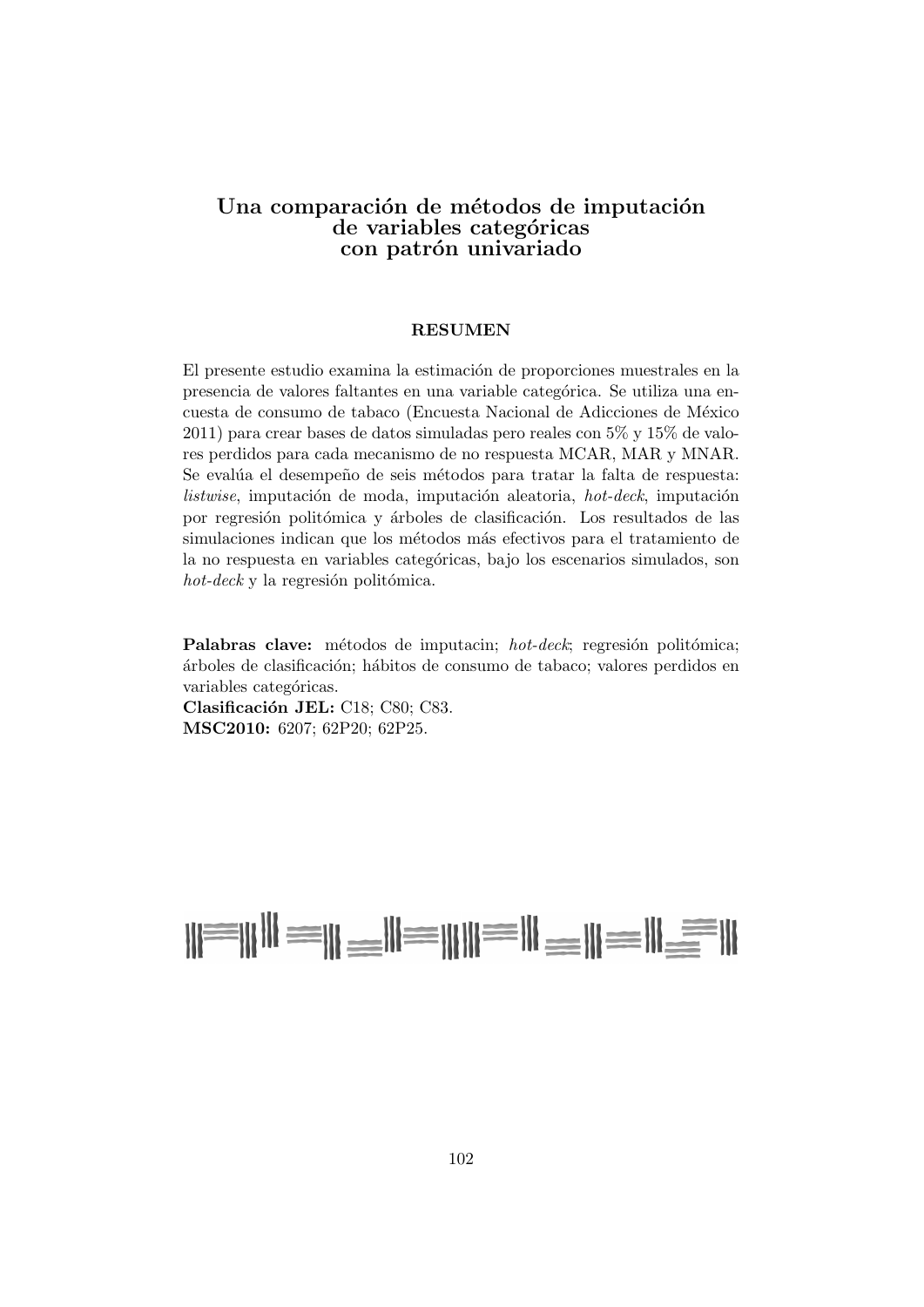#### **1. INTRODUCTION**

Researchers have often to deal with the problem of missing data in surveys and census. One of the most important risks run when conducting studies with missing data is to reach incorrect estimates and results. Given this potential issue that can arise from the presence of missingness, a variety of alternatives for addressing missing data have been developed. One of the most common methods is imputation. Imputing means replacing each missing case with a plausible value (single imputation) or a vector of plausible values (multiple imputation) (Rubin, 1996). Nevertheless, the aim of imputation is not to fill in all missing cases, but to "preserve the characteristics of their distribution and relationships between different variables" (Barceló, 2008).

The new lines of research in imputation are devoted to analyze the impact of these methods on estimates, bias and results. However, it is important to point out that most of these are focused on continuous data imputation (Barceló, 2008; Burton *et al.*, 2007; Ghosh-Dastidar and Schafer, 2003; Follmann *et al.*, 1992) and only a limited number of studies have examined the effect of imputation on categorical data (Eisemann *et al.*, 2011, Bacallao and Bacallao, 2010; Farhangfar *et al.*, 2008; Gimotty and Brown, 1990; Little and Schluchter, 1985).

Therefore, the primary goal of the current study was to compare the performance between different explicitly categorical imputation approaches. To achieve that goal, taking the 2011 National Addiction Survey on smoking habits in Mexico, six datasets were randomly simulated at rates 5% and 15% of missingness, imposing the MCAR, MAR and MNAR mechanisms in the original database. A common method to dealing with this is to perform a complete case analysis (listwise). Nonetheless, this may lead to biased estimates if, for instance, entire smoker subgroups are excluded. Then, the effect on sample proportions in smoking status (current smokers, former smokers and never smokers) of five methods for imputing missingness were evaluated in different scenarios generated by varying missingness mechanism and the proportion of missing cases. Hence, the current simulation study also attempts to provide a framework to compare the performance of different approaches for handling missing data with different missing data mechanisms, as the true value is known.

To satisfy the aim of this paper, section 1 contains an overview to the database used in this paper, the 2011 National Addiction Survey of Mexico. In section 2 the key terms used in discussing missingness in the literature are presented. Section 3 briefly describes the methods for handling missing data used in this paper, the complete case analysis (listwise), imputation of the mode, random imputation, the hot-deck method, imputation by polytomous regression and random forests. In section 4 a summary of the missingness simulations is presented. Section 5 provides the results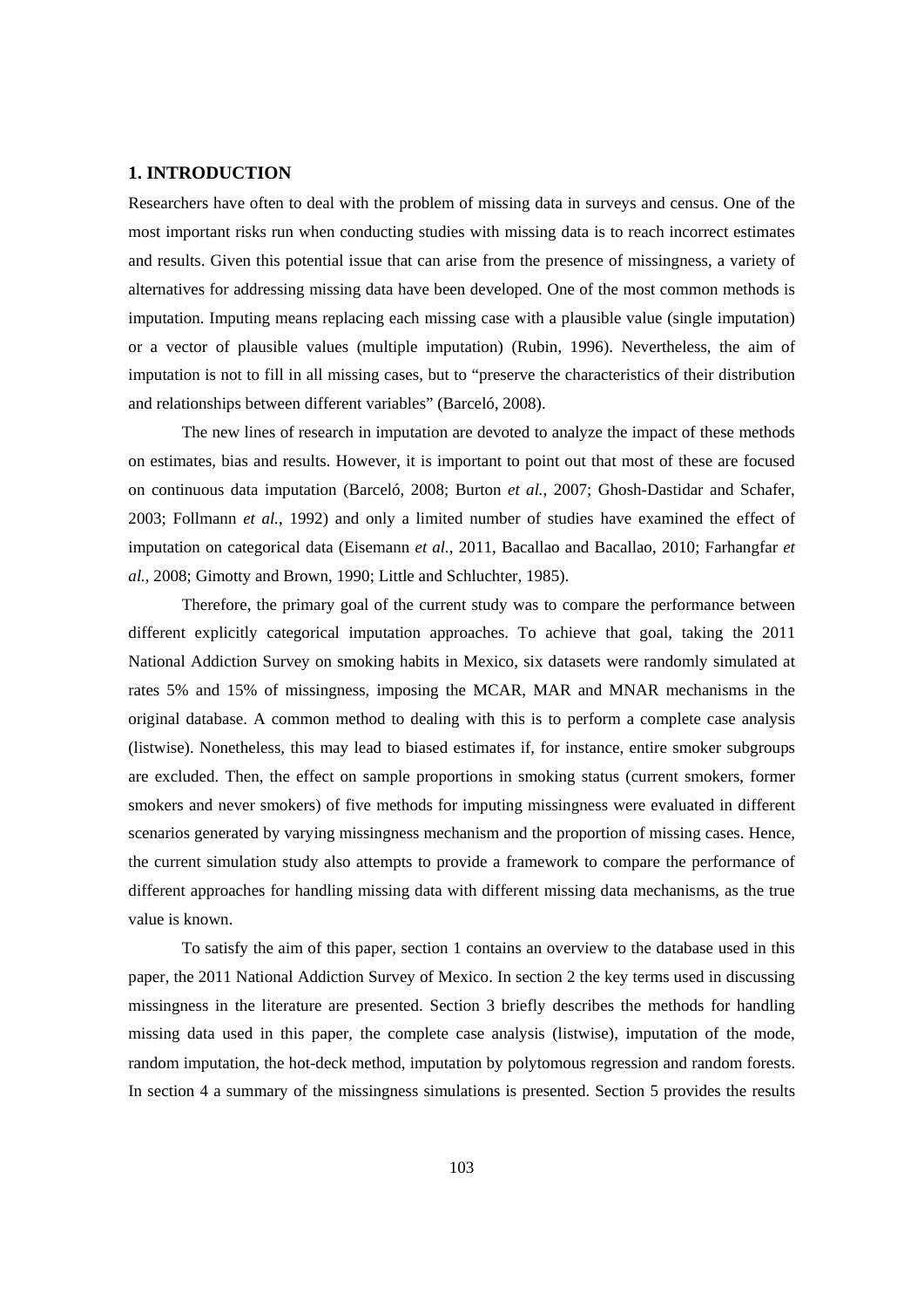of the study and compares the performance of the methods for handling missing data used in this paper. Section 6 summarizes the results and main findings of this study.

# **2. ABOUT THE NATIONAL ADDICTIONS SURVEY: TOBACCO CONSUMPTION IN MEXICO**

The National Addictions Survey (ENA) is a probabilistic, randomized and multistage household survey conducted by the National Institute of Public Health in Mexico (INSP) and the National Institute of Psychiatry "Ramón de la Fuente Muñiz". The data are representative at a national level and also for eight regions of the country. The regions are North Central (Coahuila, Chihuahua y Durango), Northwestern (Baja California, Baja California Sur, Sonora y Sinaloa), Northeastern (Nuevo León, Tamaulipas y San Luis Potosí), Western (Zacatecas, Aguascalientes, Jalisco, Colima y Nayarit), Central (Puebla, Tlaxcala, Morelos, Estado de México, Hidalgo, Querétaro y Guanajuato), Mexico City (Distrito Federal), South Central (Veracruz, Oaxaca, Guerrero y Michoacán) and South (Yucatán, Quintana Roo, Campeche, Chiapas y Tabasco).

The aim of the ENA is to estimate the prevalence of consumption of tobacco, alcohol and illegal drugs in the Mexican population aged from 12 to 65 years old. In the latest ENA, held in 2011, the respondents answered a computerized version of the questionnaire. A total of 16,249 persons were interviewed, of which 3,849 were adolescents (12-17 years), and 12,400 were adults (18-65). Of the sample, females represented the 55.44%. By region, 19.73% of the respondents came from the North Central region, 13.10% were from the South, 12.84% from the Western, 12.39% were from the Northwestern, 12.13% from the South Central, while 11.53%, 9.46% and 8.82% came from the Central, Northeastern and Mexico City regions, respectively.

About tobacco consumption, most of the participants were classified as never smokers (57.52%). 22.91% of all respondents were former smokers and 19.57% were current smokers.

The questions used to determine the smoking status were "During your lifetime, have you ever smoked tobacco even once?" and "When did you last smoke a cigarette?" Those who answered "No" to the first question were classified as never smokers. If the respondent answered "Yes" to the first question, then the person was questioned about the last time they smoked. Those who smoked a year before the baseline interview were classified as former smokers. The current smokers are the respondents who reported having smoked during the last twelve months.

Among people whose status were current smokers, 86.67% were adults, 66.19% were men, 36.98% were single and 36.16% were married. The 91.16% of the former smokers were adults, 54.76% were men, 47.1% were married and 27.65% were single. 66.88% of the classified as never smokers were adults, 66.85% were women, 47.43% were single and 34.57% were married.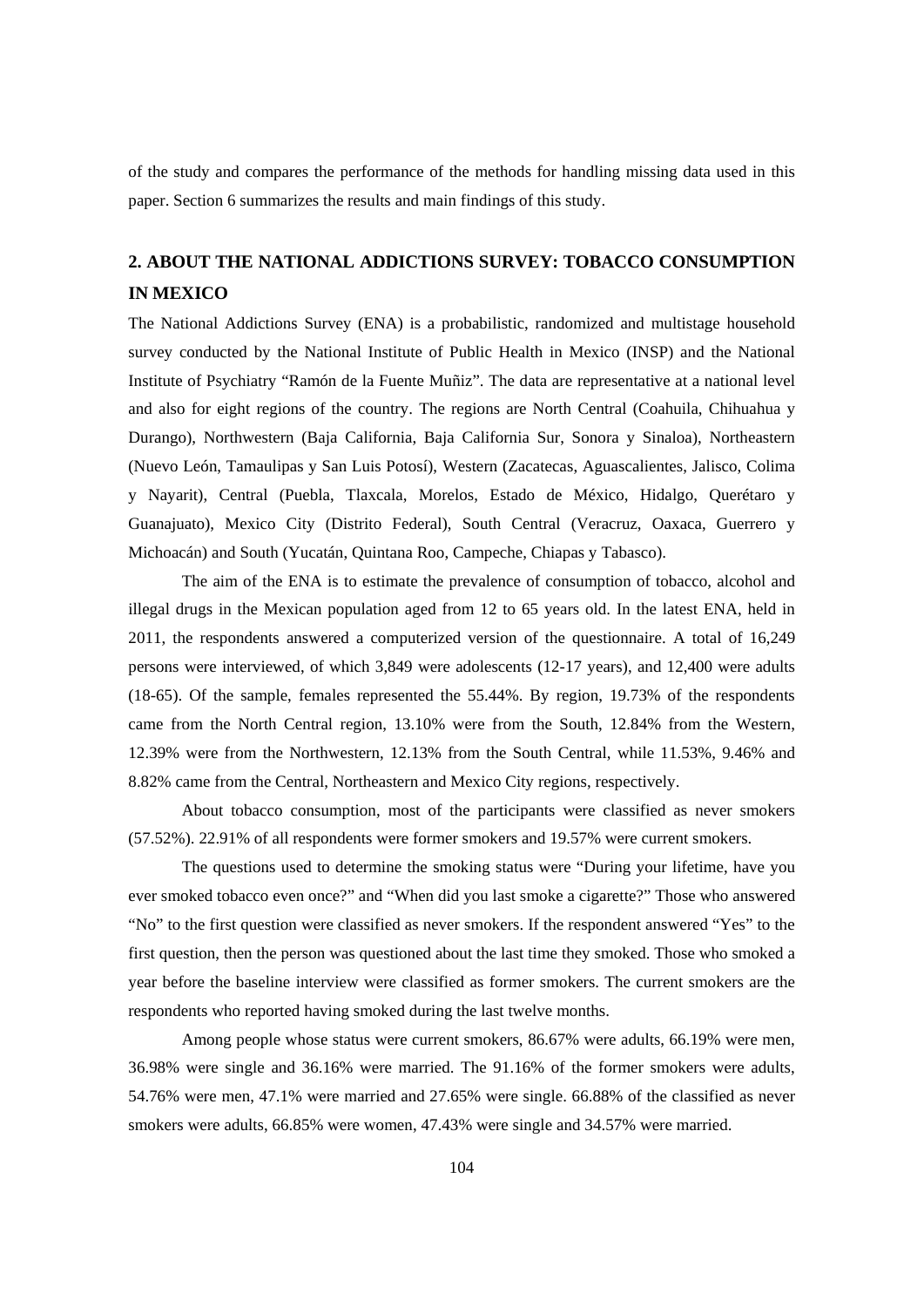#### **3. MISSING DATA PATTERNS AND MECHANISMS**

Missing data represents a common problem for statisticians and researchers working with surveys and census. Although a variety of imputation methods have been developed to handling missing data, each method suffers from several limitations and may not perform reasonably well under some circumstances. One reason for this is that most of these techniques make assumptions about how the missing values are distributed within the data set. To decide how to handle missing data it is worthwhile to know the underlying missingness pattern and mechanism, i.e., to identify which values are missing and why.

In the standard taxonomy, three types of missing data patterns can be distinguished. If there is only one variable with missingness, then the pattern is called univariate. When the multivariate pattern is observed, means that the nonresponse occurs in more than one variable.

When observations are ordered and item k is missing, the pattern is said to be monotone if all  $k + 1, \dots, n$  cases are also missing. If this pattern is not monotone, then it is called general or non-monotone.

If any non-missing data point can be reached from any other non-missing data point through a sequence of horizontal or vertical moves, then the missing data pattern is said to be connected (van Buuren, 2012).

**Figure 1. Missing data patterns: (a) univariate pattern, (b) monotone pattern, (c) connected pattern, (d) random pattern** 



**Source:** Own elaboration based on van Buuren (2012)

One major problem with nonresponse is the missing data mechanism. Little and Rubin (1987) introduced a useful classification of the mechanisms that lead data being missing. They defined three different assumptions: Missing Completely at Random (MCAR), Missing at Random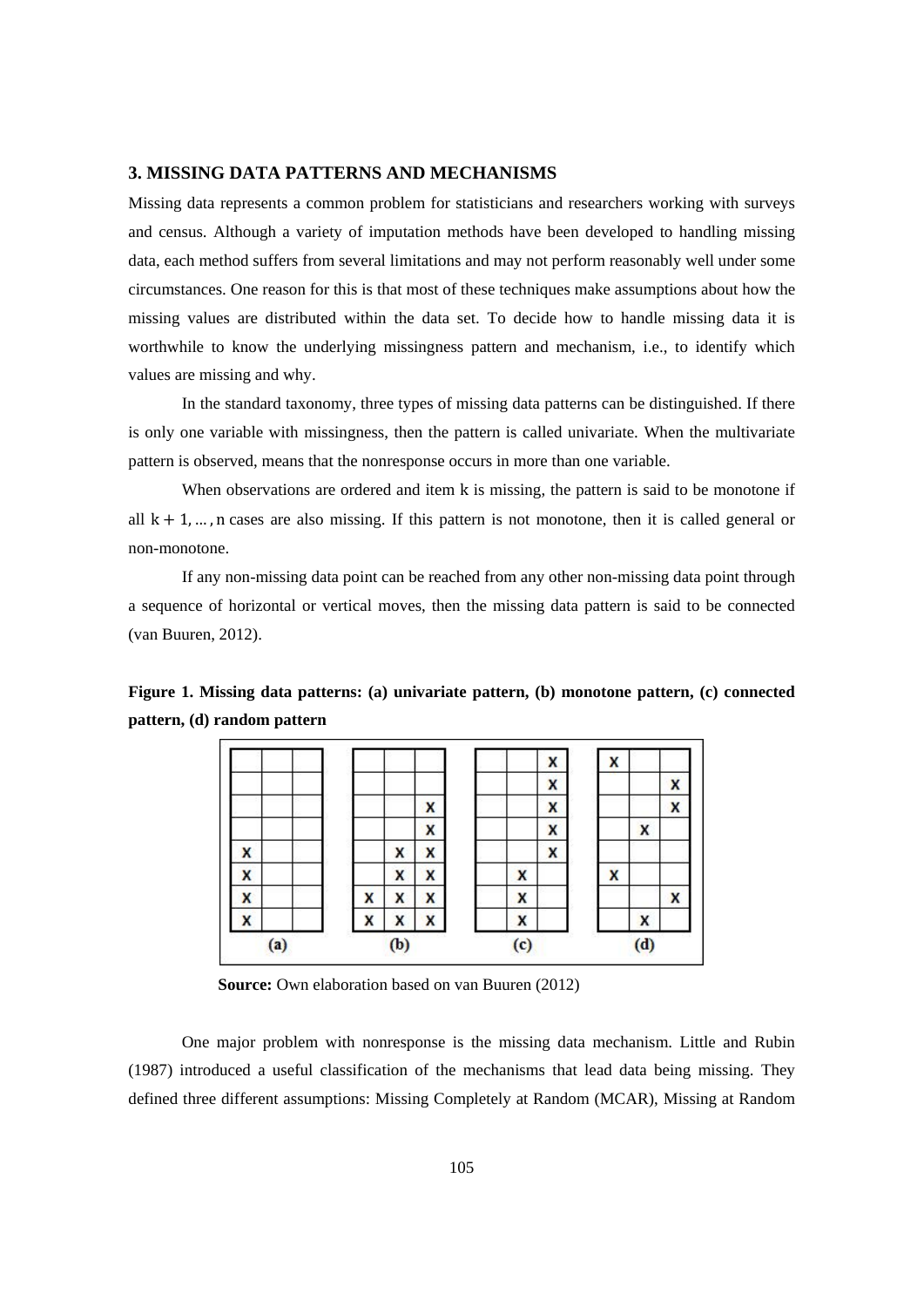(MAR), and Missing Not at Random (MNAR). According to Song *et al.* (2005), "the missingness mechanism concerns whether the missingness is related to the study variables or not."

Many data sets can be arranged in a rectangular or matrix form. Let X be an  $n \times p$  matrix of partially observed sample data, where the rows, n, correspond to the sample size, and the columns, p, are the number of variables that have been measured. Symbol  $X_j^{obs}$  indicates an observed case of the variable j, and  $X_j^{\text{mis}}$  denotes a missing value in the column j, j = 1, ..., p.

To describe missingness accurately it is important to consider it as a probabilistic phenomenon (Rubin, 1976). When the probability of being missing is unrelated to any of the variables in the dataset (neither on the variable subject to nonresponse nor on any other variable) and the missingness is a random sample from the observed data, then the data are said to be MCAR.

$$
P[X_j^{\text{mis}}|X_1,\ldots,X_p] = P[X_j^{\text{mis}}]
$$

This implies that the probability of being missing is the same for all the units (Rubin, 1987). MCAR is the easiest scenario to face up, however missing data are very rarely MCAR. To determine whether MCAR assumption is satisfied, Little (1988) has provided a statistical test based on a chi-square distribution. The null hypothesis is that the data are MCAR, so a non-significant test supports the assumption of MCAR mechanism.

The MAR assumption is weaker, more common and more realistic than the MCAR mechanism. If the MAR assumption is not rejected, then the probability of nonresponse depends only on the available information but not on the missing values (Durrant, 2005):

$$
P\big[X_j^{\text{mis}}\big|X_1,\ldots,X_p\big]=P\big[X_j^{\text{mis}}\big|X_1,\ldots,X_{j-1},X_{j+1},X_p\big]
$$

A common way to test if MAR assumptions are held is by modeling missingness as a binary (dichotomous) response regression, such as logistic or probit models, where the response variable equals 1 for missing values and 0 for observed.

When data are MCAR or MAR, then the missing data mechanism can be considered as ignorable.

When MCAR nor MAR assumptions are not satisfied, data can be classified as MNAR. Contrary to MCAR, when the MNAR assumption holds, then it means that the probability of nonresponse is related to the missing (unobservable) values. One of the implications of MNAR is that a missing cases have a different distribution than the observed, even when they otherwise have the same characteristics. As a consequence, since the value of the missing cases depends on information not available, they cannot be predicted unbiasedly.

The MNAR mechanism of missingness is non-random and cannot be considered as ignorable.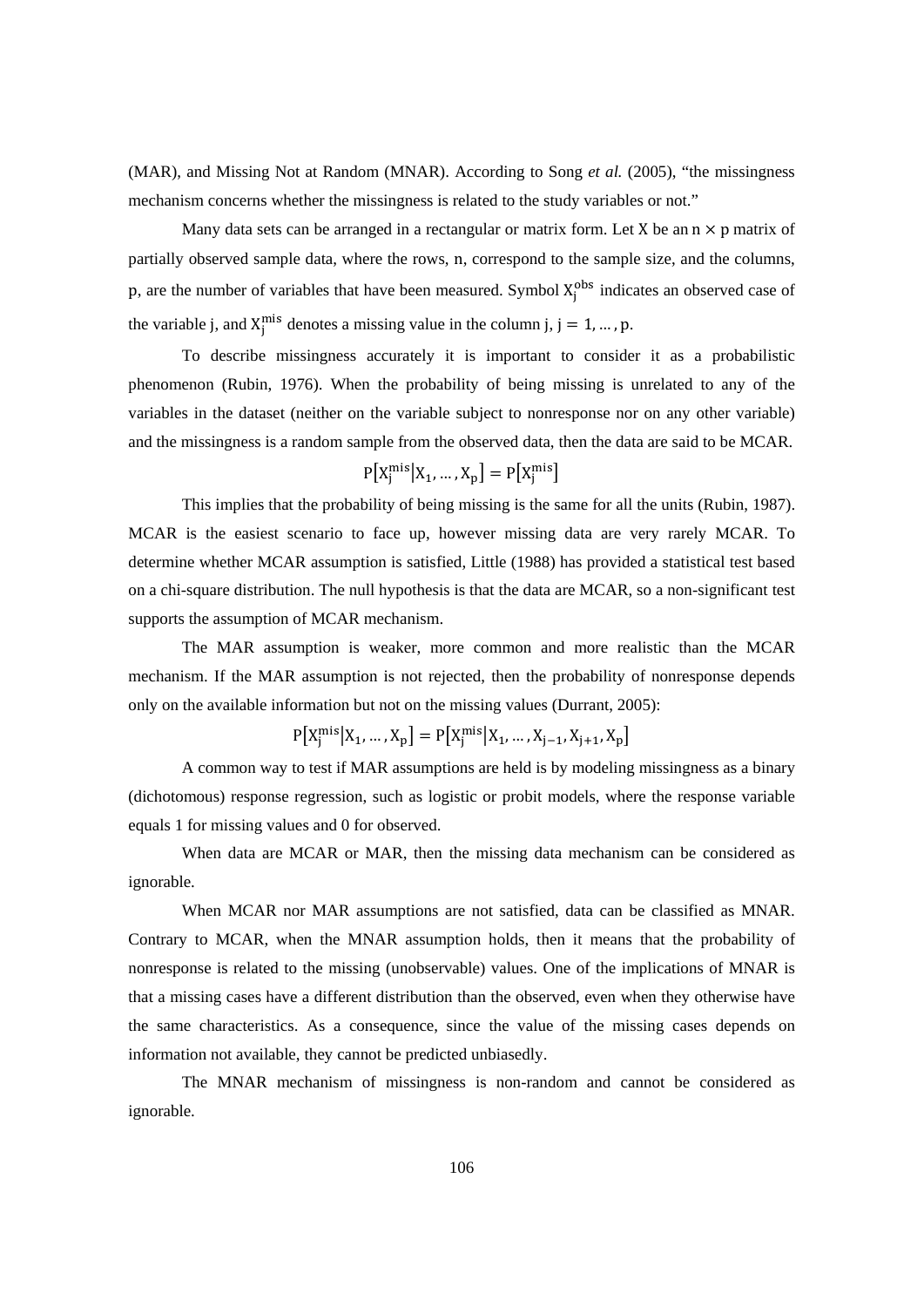To make these ideas concrete to the variable of this study (smoking habits), I give some examples. The data could be considered MCAR, if the decision to answer or not answer a question about smoking habits is unrelated to the respondent's smoking habits or to their marital status, gender or age. If married participants were more likely to omit reporting smoking habits than single respondents, then the MAR assumption holds, because missingness would be related with marital status. When someone fails to report smoking habits and their decision to report or not report depends on their smoking habit, then the data are MNAR. For example, when current smoker respondents are less likely to answer the questions about their smoking habits than never smoker people, then the missingness is not ignorable.

#### **4. STRATEGIES FOR ADDRESSING MISSING DATA**

There are several methods to handling missingness of categorical data in surveys. In this paper is evaluated the performance of six of these methods: complete case analysis, imputation of the mode, random imputation, the hot-deck method, imputation by polytomous regression and random forests.

#### **4.1. Complete case analysis**

The complete case analysis, also known as listwise deletion, eliminates all observations with missing values in at least one variable. Because of convenience, this is the most widely applied approach of handling missing data. Actually, this is the default method applied in many statistical packages (SAS, SPSS, Stata, R). In some cases, when the missing data are MCAR, the listwise deletion can provide better estimations than other methods, because the observations with missing data are a random sample of the full sample (Farhangfar *et al.* 2008; and, Matsubara *et al.*, 2008). But since the subsample produced by the complete case analysis will always have fewer cases, the standard errors and significance levels are often larger relative to all available data. In the other hand, if the missing-data mechanism is MAR or MNAR, this technique can introduce bias and result in a considerable efficiency loss, as shown by Desai *et al.* (2011), Little and Rubin (2002) and Schafer and Graham (2002).

#### **4.2. Imputation methods**

Rather than removing the non-observed cases, there are approaches that retain all the data, replacing (imputing) each missing observation with a plausible value. However, the aim of imputation is not to fill in all missing cases, but to "preserve the characteristics of their distribution and relationships between different variables" (Barceló, 2008).

Consider X, the  $n \times p$  partially observed matrix, as an approximation to the true sample data Y. Thus Y is a fully observed  $n \times p$  matrix. The process of imputation is the set of procedures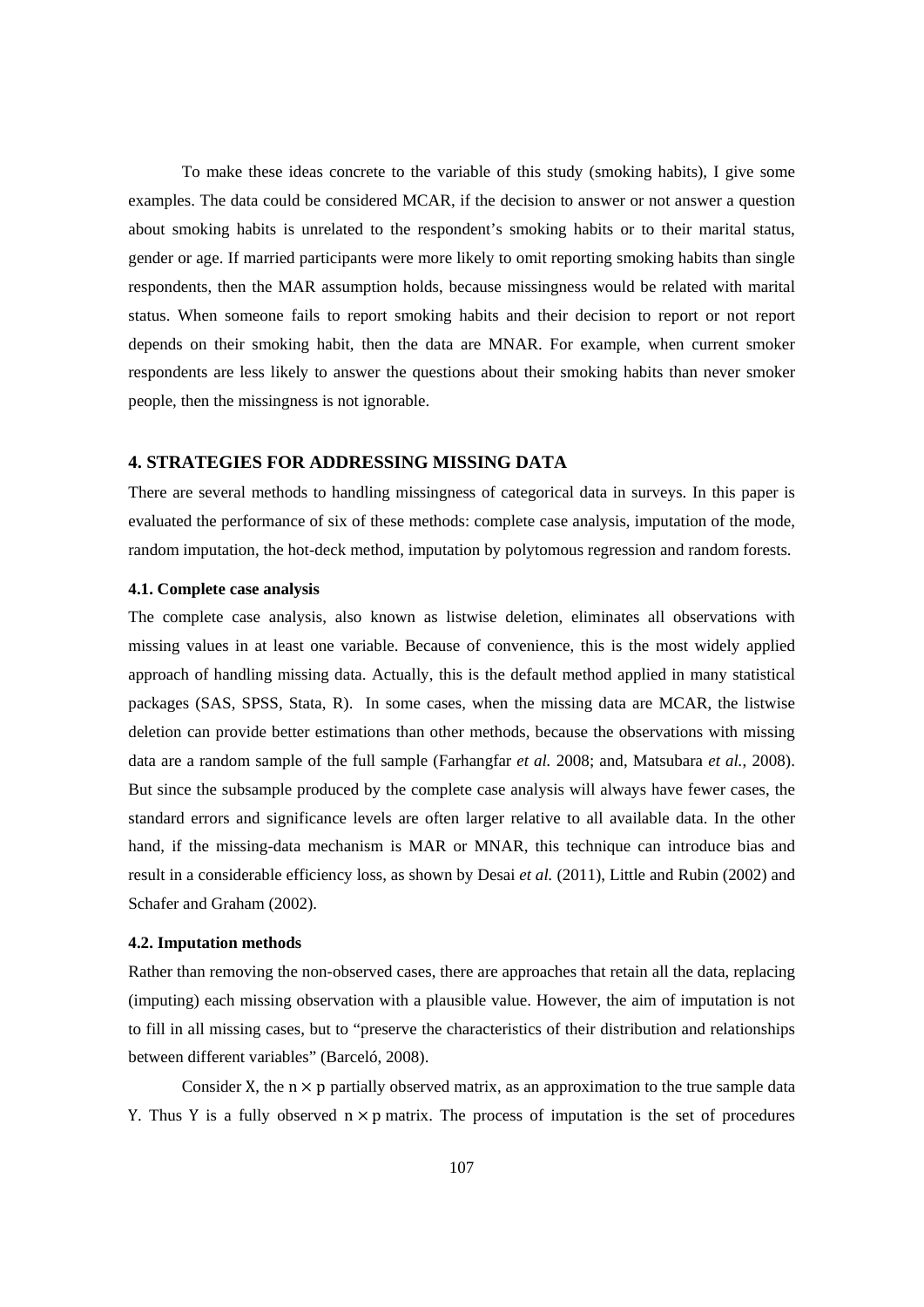applied to the partially observed matrix, X, with the aim to find a fully recorded matrix Y∗, that is an approximation to the completely observed matrix Y.

Keeping the full sample size can be advantageous for bias and precision, nevertheless, using imputation methods without carefully bearing in mind the assumptions required for the valid application of each method, can yield to misleading results. In the following lines are described the imputation methods applied in this paper.

#### *4.2.1. Mode imputation*

One of the easiest ways in the case of categorical data is to fill in each missing value with the sample mode. This is a common practice; nonetheless, the major disadvantage of mode imputation is that it creates spikes in the distribution by concentrating all the imputed values in the mode, as a consequence, the variance is reduced artificially (Kalton and Kish, 1981). This is a single imputation method, since only one value is used to replace each missing observation.

#### *4.2.2. Random imputation*

Let R be a  $n \times p$  matrix of data with univariate pattern, and let m be the number of non-observed cases in the only one variable with missingness j. The random imputation consists of taking a simple random sample of size m from the  $n - m$  non-missing values in the partially observed variable j, and returns these as imputations, obtaining an imputed fully recorded vector j<sup>\*</sup>.

One of the advantages of this method is that it does not produce impossible values, nevertheless one important drawback is that random imputation can introduce an additional amount of variability due to the random selection of residuals (Chauvet, Deville and Haziza, 2011).

#### *4.2.3. The hot-deck method*

Hot-deck imputation implicates replacing missing cases on incomplete records (recipient) using values from complete observations of the same data set (donors) that matches the case that is missing. When two or more observations are similar to the non-respondent with respect to characteristics observed, then the method uses the expected value of the scores. Hot- deck imputation is appropriate when dealing with categorical data and is usually non-parametric. This approach appears to be reasonable; however, it presents two main disadvantages: it assumes perfect correlation between the variables, disregarding variability, and the more variables uses the less likely to find a match (Andridge and Little, 2010; Durrant, 2005).

### *4.2.4. Imputation by polytomous regression*

Imputation by polytomous regression is applied when the dependent variable is a categorical variable with more than two categories. A general expression for the conditional probability is: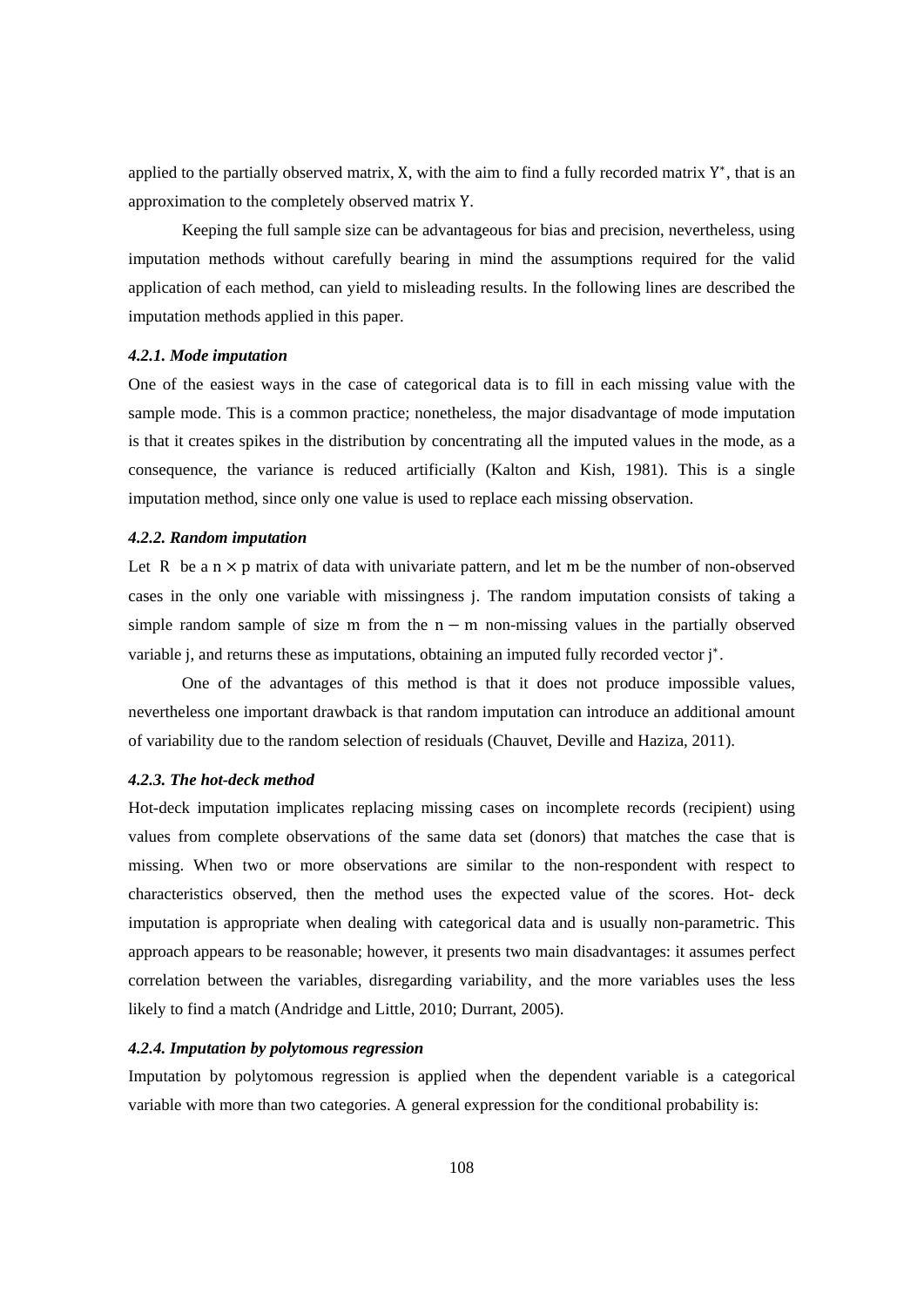$$
P[Y=k|X_i] = \frac{e^{\theta(k|X_i)}}{e^{\theta(1|X_i)+\cdots+\theta(K|X_i)}}
$$

Assuming  $Y = 1, ..., K$ , the log odds ratio between categories k and K (base category) is defined as  $\theta(k|X_i) = \log \frac{P[Y=k|X_i]}{P[Y=k|X_i]}$ ,  $k = 1, ..., K$ . The model assumes  $\theta(k|X_i) = \beta_{k0} + \beta_{k1}x_{i1} + \cdots$  $\beta_{kp}x_{ip}$ , where  $\beta_{k0}$ , ...,  $\beta_{kp}$  are the regression parameters and p is the number of variables in the model.

In general, the method consists of the following steps, first it fits a categorical response as a polytomous model, then computes the predicted categories, and finally adds appropriate noise to predictions (Hosmer and Lemeshow, 1989; Souverein *et al.*, 2006; and, Silva-Ramírez *et al.*, 2011).

#### *4.2.5. Random forests*

The random forests imputation method is a machine learning method and it is one of the newest techniques for imputing. In this approach regression trees are constructed iteratively from bootstrap. The set of trees grown constitutes a forest. Each tree "votes" and this vote is used to classify each instance based on the majority (mode) vote over all trees (Stekhoven and Bühlmann, 2012; Pantanowitz and Marwala, 2008; Segal, 2004; Rieger *et al.*, 2010).

Random forest offers advantages in terms of dealing with mixed-type data, it is relatively robust to outliers and noise, and does not have the same assumptions of normality, linearity, homoscedasticity (Hill, 2012; Rieger *et al.*, 2010)

The hot-deck, imputation by polytomous regression and the random forests approaches are considered as multiple imputation methods, since a vector of plausible values is used to replace each missing observation.

#### **5. MISSINGNESS SIMULATIONS**

Taking the ENA, two datasets at rates 5% and 15%, each for MCAR, MAR and MNAR data were generated as described below. Only the univariate pattern has been considered in this study, the variable with missingness is the one related to the smoking status. These six new versions of the original dataset were used to examine the impact of different methods to handle missingness for the smoking status.

As mentioned before, the original dataset was comprised of 16,249 complete cases. The MCAR datasets were created by randomly adding 5% and 15% of missingness. The MAR datasets were simulated under the specific assumption that adolescents and women were more likely to be missing than the rest of participants. The MNAR datasets were created so that the current smokers were more likely to be missing than never smokers and former smokers.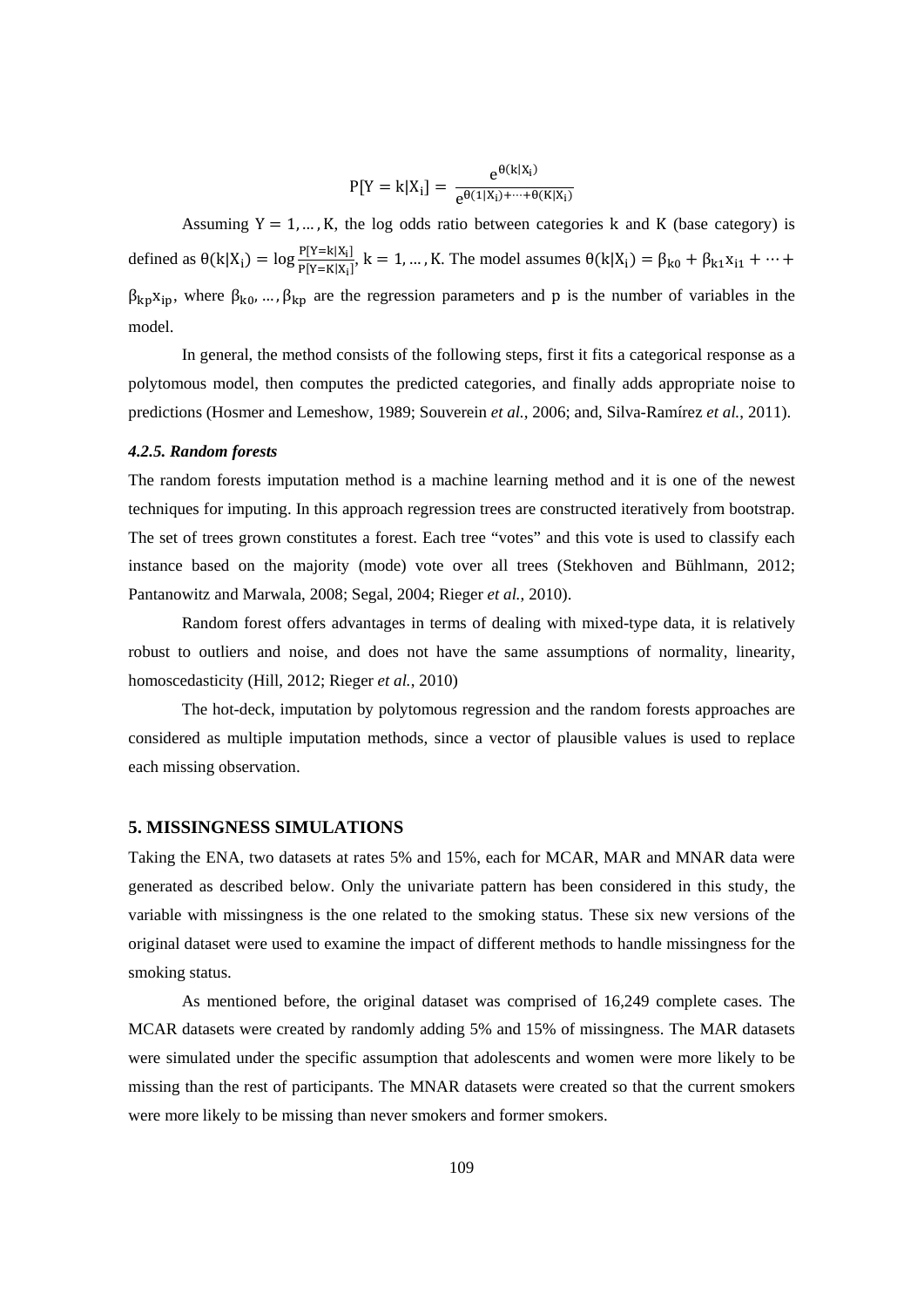| Table 1. Levels of non-response |
|---------------------------------|
|---------------------------------|

| <b>Smoking Status</b> | <b>Original dataset</b> |               |  |  |
|-----------------------|-------------------------|---------------|--|--|
|                       | N                       | $\frac{0}{0}$ |  |  |
| <b>Current Smoker</b> | 3180                    | 19.6%         |  |  |
| <b>Former Smoker</b>  | 3722                    | 22.9%         |  |  |
| <b>Never Smoker</b>   | 9347                    | 57.5%         |  |  |
| <b>Missing</b>        |                         | $0.0\%$       |  |  |

| $MCAR$ 5%             |                     |               | <b>MCAR 15%</b>     |                     | <b>MAR 5%</b> |               | <b>MAR 15%</b> |                     | MNAR 5% |                     | <b>MNAR 15%</b> |                     |  |  |  |  |  |                     |  |
|-----------------------|---------------------|---------------|---------------------|---------------------|---------------|---------------|----------------|---------------------|---------|---------------------|-----------------|---------------------|--|--|--|--|--|---------------------|--|
| <b>Smoking Status</b> | Little's test       |               | Little's test       |                     |               | Little's test |                | Little's test       |         | Little's test       |                 | Little's test       |  |  |  |  |  |                     |  |
|                       | chi-sq = $2.180662$ |               |                     | chi-sq = $8.161031$ |               |               |                | chi-sq = $654.6718$ |         | chi-sq = $197.3155$ |                 | chi-sq = $3427.891$ |  |  |  |  |  | chi-sq = $589.5141$ |  |
|                       | $p$ -value = 0.9023 |               | $p$ -value = 0.2265 |                     |               | $p-value = 0$ |                | $p-value = 0$       |         | $p-value = 0$       |                 | $p-value = 0$       |  |  |  |  |  |                     |  |
|                       | N                   | $\frac{0}{0}$ | N                   | $\frac{0}{0}$       | N             | $\frac{6}{9}$ | N              | $\frac{0}{0}$       | N       | $\frac{0}{0}$       | N               | $\frac{0}{0}$       |  |  |  |  |  |                     |  |
| <b>Current Smoker</b> | 3042                | 18.7%         | 2685                | 16.5%               | 3098          | 19.1%         | 2763           | 17.0%               | 2627    | 16.2%               | 1461            | 9.0%                |  |  |  |  |  |                     |  |
| <b>Former Smoker</b>  | 3536                | 21.8%         | 3186                | 19.6%               | 3655          | 22.5%         | 3237           | 19.9%               | 3541    | 21.8%               | 3201            | 19.7%               |  |  |  |  |  |                     |  |
| <b>Never Smoker</b>   | 8859                | 54.5%         | 7941                | 48.9%               | 8684          | 53.4%         | 7812           | 48.1%               | 9269    | 57.0%               | 9150            | 56.3%               |  |  |  |  |  |                     |  |
| <b>Missing</b>        | 812                 | 5.0%          | 2437                | 15.0%               | 812           | 5.0%          |                | 15.0%               | 812     | 5.0%                | 2437            | 15.0%               |  |  |  |  |  |                     |  |

#### **6. RESULTS**

The imputation of the smoking status variable has led to different estimates in the sample proportions of current smokers, former smokers and never smokers. The results of each imputation method are described below. In order to facilitate interpretation of results, they have been represented in tables. To that same end, 95% confidence intervals were produced using the sample mean and variance of the smoking status proportions from each dataset generated.

Under the MCAR mechanism, the easiest assumption to manage, most of the techniques yielded to no statistically significant differences between sample proportions of smoking conditions in each imputed dataset and the proportions of the original dataset. In fact, the only method that consistently produced very different estimates to those from the original dataset was the mode imputation. Concentrating all the imputed values in the mode led to serious underestimation of current and former smokers and an overestimation in never smokers (see Tables 2 and 3)

As the rate of missingness increased from 5% to 15%, the difference between the mode imputation estimates grew even larger from those from the original data.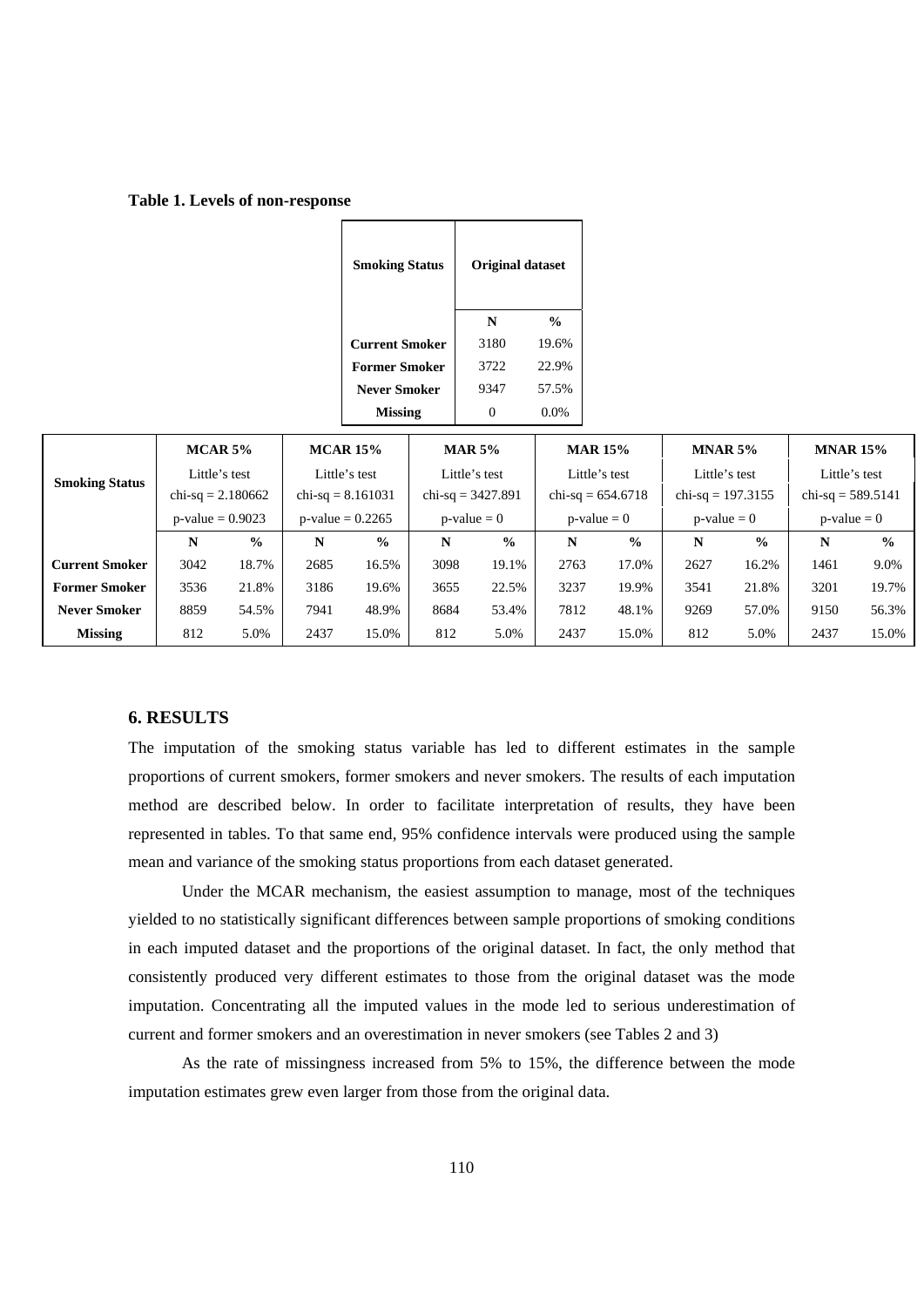# **Figure 2. Confidence intervals of the sample proportions for the different missing data approaches applied to 5% MCAR missingness**



**Table 2. Confidence intervals of the sample proportions for the different missing data approaches applied to 5% MCAR missingness** 

| <b>Proportion</b> | <b>SE</b> | LCI    | <b>UCI</b> | <b>Smoking Status</b> | <b>Proportion</b> | <b>SE</b> | LCI    | UCI    |
|-------------------|-----------|--------|------------|-----------------------|-------------------|-----------|--------|--------|
| 19.57%            | 0.00311   | 18.95% | 20.19%     | <b>Current Smoker</b> | 18.72%            | 0.00306   | 18.11% | 19.33% |
| 22.91%            | 0.00330   | 22.25% | 23.57%     | <b>Former Smoker</b>  | 21.76%            | 0.00324   | 21.11% | 22.41% |
| 57.52%            | 0.00388   | 56.75% | 58.30%     | <b>Never Smoker</b>   | 59.52%            | 0.00385   | 58.75% | 60.29% |
|                   |           |        |            |                       |                   |           |        |        |

| <b>Proportion</b> | SЕ      | LCI    | UCI    |  |  |
|-------------------|---------|--------|--------|--|--|
| 19.71%            | 0.00320 | 19.07% | 20.35% |  |  |
| 22.91%            | 0.00338 | 22.23% | 23.58% |  |  |
| 57.39%            | 0.00398 | 56.59% | 58.18% |  |  |

| Proportion | SE      | LCI    | <b>UCI</b> | <b>Smoking Status</b> | <b>Proportion</b> | SЕ      | LCI    | UCI    |
|------------|---------|--------|------------|-----------------------|-------------------|---------|--------|--------|
| 19.71%     | 0.00320 | 19.07% | 20.35%     | <b>Current Smoker</b> | 19.69%            | 0.00312 | 19.06% | 20.31% |
| 22.91%     | 0.00338 | 22.23% | 23.58%     | <b>Former Smoker</b>  | 22.88%            | 0.00330 | 22.22% | 23.53% |
| 57.39%     | 0.00398 | 56.59% | 58.18%     | <b>Never Smoker</b>   | 57.44%            | 0.00388 | 56.66% | 58.21% |

| <b>Proportion</b> | SЕ      | LCI    | UCI    |  |  |
|-------------------|---------|--------|--------|--|--|
| 19.59%            | 0.00311 | 18.97% | 20.21% |  |  |
| 22.80%            | 0.00329 | 22.14% | 23.46% |  |  |
| 57.61%            | 0.00388 | 56.83% | 58.39% |  |  |

| Proportion | SE      | LCI    | <b>UCI</b> | <b>Smoking Status</b> | <b>Proportion</b> | <b>SE</b> | LCI    | UCI    |
|------------|---------|--------|------------|-----------------------|-------------------|-----------|--------|--------|
| 19.59%     | 0.00311 | 18.97% | 20.21%     | <b>Current Smoker</b> | 20.14%            | 0.00315   | 19.51% | 20.77% |
| 22.80%     | 0.00329 | 22.14% | 23.46%     | <b>Former Smoker</b>  | 22.57%            | 0.00328   | 21.91% | 23.22% |
| 57.61%     | 0.00388 | 56.83% | 58.39%     | <b>Never Smoker</b>   | 57.30%            | 0.00388   | 56.52% | 58.07% |

| <b>Proportion</b> | SЕ      | LCI    | UCI    |  |  |
|-------------------|---------|--------|--------|--|--|
| 19.64%            | 0.00312 | 19.02% | 20.27% |  |  |
| 22.88%            | 0.00330 | 22.22% | 23.53% |  |  |
| 57.48%            | 0.00388 | 56.70% | 58.26% |  |  |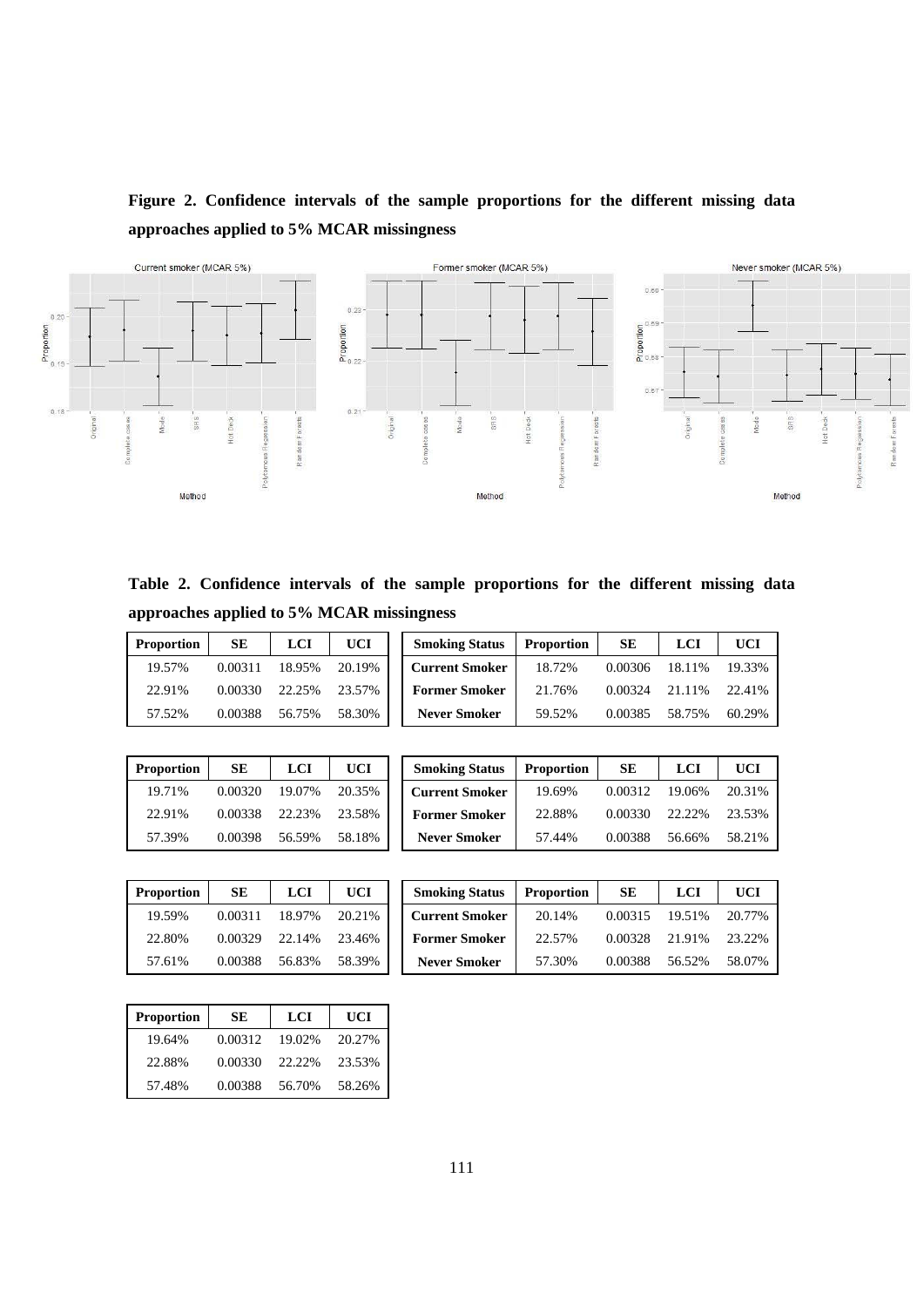# **Figure 3. Confidence intervals of the sample proportions for the different missing data approaches applied to 15% MCAR missingness**



**Table 3. Confidence intervals of the sample proportions for the different missing data approaches applied to 15% MCAR missingness** 

| Original                        |                   |         |        |            | Mode                            |                   |         |            |        |
|---------------------------------|-------------------|---------|--------|------------|---------------------------------|-------------------|---------|------------|--------|
| <b>Smoking Status</b>           | <b>Proportion</b> | SЕ      | LCI    | <b>UCI</b> | <b>Smoking Status</b>           | <b>Proportion</b> | SE      | <b>LCI</b> | UCI    |
| <b>Current</b><br><b>Smoker</b> | 19.57%            | 0.00311 | 18.95% | 20.19%     | <b>Current</b><br><b>Smoker</b> | 16.52%            | 0.00291 | 15.94%     | 17.119 |
| <b>Former Smoker</b>            | 22.91%            | 0.00330 | 22.25% | 23.57%     | <b>Former Smoker</b>            | 19.61%            | 0.00311 | 18.98%     | 20.239 |
| <b>Never Smoker</b>             | 57.52%            | 0.00388 | 56.75% | 58.30%     | <b>Never Smoker</b>             | 63.87%            | 0.00377 | 63.11%     | 64.629 |

| Uriginal                        |                   | woae      |        |        |  |                                 |                   |           |        |        |  |  |
|---------------------------------|-------------------|-----------|--------|--------|--|---------------------------------|-------------------|-----------|--------|--------|--|--|
| <b>Smoking Status</b>           | <b>Proportion</b> | <b>SE</b> | LCI    | UCI    |  | <b>Smoking Status</b>           | <b>Proportion</b> | <b>SE</b> | LCI    | UCI    |  |  |
| <b>Current</b><br><b>Smoker</b> | 19.57%            | 0.00311   | 18.95% | 20.19% |  | <b>Current</b><br><b>Smoker</b> | 16.52%            | 0.00291   | 15.94% | 17.11% |  |  |
| Former Smoker                   | 22.91%            | 0.00330   | 22.25% | 23.57% |  | <b>Former Smoker</b>            | 19.61%            | 0.00311   | 18.98% | 20.23% |  |  |
| <b>Never Smoker</b>             | 57.52%            | 0.00388   | 56.75% | 58.30% |  | <b>Never Smoker</b>             | 63.87%            | 0.00377   | 63.11% | 64.62% |  |  |

**Complete cases SRS** 

| <b>Smoking Status</b>    | <b>Proportion</b> | <b>SE</b> | <b>LCI</b> | UCI    | <b>Smoking Sta</b>       |
|--------------------------|-------------------|-----------|------------|--------|--------------------------|
| <b>Current</b><br>Smoker | 19.44%            | 0.00337   | 18.77%     | 20.11% | <b>Current</b><br>Smoker |
| <b>Former Smoker</b>     | 23.07%            | 0.00358   | 22.35%     | 23.78% | <b>Former Smo</b>        |
| <b>Never Smoker</b>      | 57.49%            | 0.00421   | 56.65%     | 58.33% | <b>Never Smok</b>        |

| <b>Complete cases</b>    | SRS        |         |            |            |  |                                 |                   |           |        |        |
|--------------------------|------------|---------|------------|------------|--|---------------------------------|-------------------|-----------|--------|--------|
| <b>Smoking Status</b>    | Proportion | SЕ      | <b>LCI</b> | <b>UCI</b> |  | <b>Smoking Status</b>           | <b>Proportion</b> | <b>SE</b> | LCI    | UCI    |
| Current<br><b>Smoker</b> | 19.44%     | 0.00337 | 18.77%     | 20.11\%    |  | <b>Current</b><br><b>Smoker</b> | 19.56%            | 0.00311   | 18.94% | 20.18% |
| Former Smoker            | 23.07%     | 0.00358 | 22.35%     | 23.78%     |  | <b>Former Smoker</b>            | 22.96%            | 0.00330   | 22.30% | 23.62% |
| <b>Never Smoker</b>      | 57.49%     | 0.00421 | 56.65%     | 58.33%     |  | Never Smoker                    | 57.48%            | 0.00388   | 56.70% | 58.26% |

**Hot Deck** 

| <b>Smoking Status</b>    | <b>Proportion</b> | SЕ      | LCI    | <b>UCI</b> | <b>Smoking Status</b>    | <b>Proportion</b> | SE      | LCI    | UCI    |
|--------------------------|-------------------|---------|--------|------------|--------------------------|-------------------|---------|--------|--------|
| Current<br><b>Smoker</b> | 19.52%            | 0.00311 | 18.89% | 20.14%     | <b>Current</b><br>Smoker | 20.24%            | 0.00315 | 19.61% | 20.879 |
| <b>Former Smoker</b>     | 22.97%            | 0.00330 | 22.31% | 23.63%     | <b>Former Smoker</b>     | 22.32%            | 0.00327 | 21.66% | 22.979 |
| <b>Never Smoker</b>      | 57.52%            | 0.00388 | 56.74% | 58.29%     | <b>Never Smoker</b>      | 57.44%            | 0.00388 | 56.67% | 58.229 |

| <b>Hot Deck</b>          |                   |         |            |            | Random forest                   |                   |           |        |            |  |  |  |
|--------------------------|-------------------|---------|------------|------------|---------------------------------|-------------------|-----------|--------|------------|--|--|--|
| <b>Smoking Status</b>    | <b>Proportion</b> | SE      | <b>LCI</b> | <b>UCI</b> | <b>Smoking Status</b>           | <b>Proportion</b> | <b>SE</b> | LCI    | <b>UCI</b> |  |  |  |
| Current<br><b>Smoker</b> | 19.52%            | 0.00311 | 18.89%     | 20.14%     | <b>Current</b><br><b>Smoker</b> | 20.24%            | 0.00315   | 19.61% | 20.87%     |  |  |  |
| Former Smoker            | 22.97%            | 0.00330 | 22.31%     | 23.63%     | <b>Former Smoker</b>            | 22.32%            | 0.00327   | 21.66% | 22.97%     |  |  |  |
| <b>Never Smoker</b>      | 57.52%            | 0.00388 | 56.74%     | 58.29%     | <b>Never Smoker</b>             | 57.44%            | 0.00388   | 56.67% | 58.22%     |  |  |  |

**MICE** 

| <b>Smoking Status</b>           | <b>Proportion</b> | SЕ      | <b>LCI</b> | UCI    |
|---------------------------------|-------------------|---------|------------|--------|
| <b>Current</b><br><b>Smoker</b> | 19.39%            | 0.00310 | 18.77%     | 20.01% |
| <b>Former Smoker</b>            | 23.08%            | 0.00331 | 22.42%     | 23.74% |
| <b>Never Smoker</b>             | 57.54%            | 0.00388 | 56.76%     | 58.31% |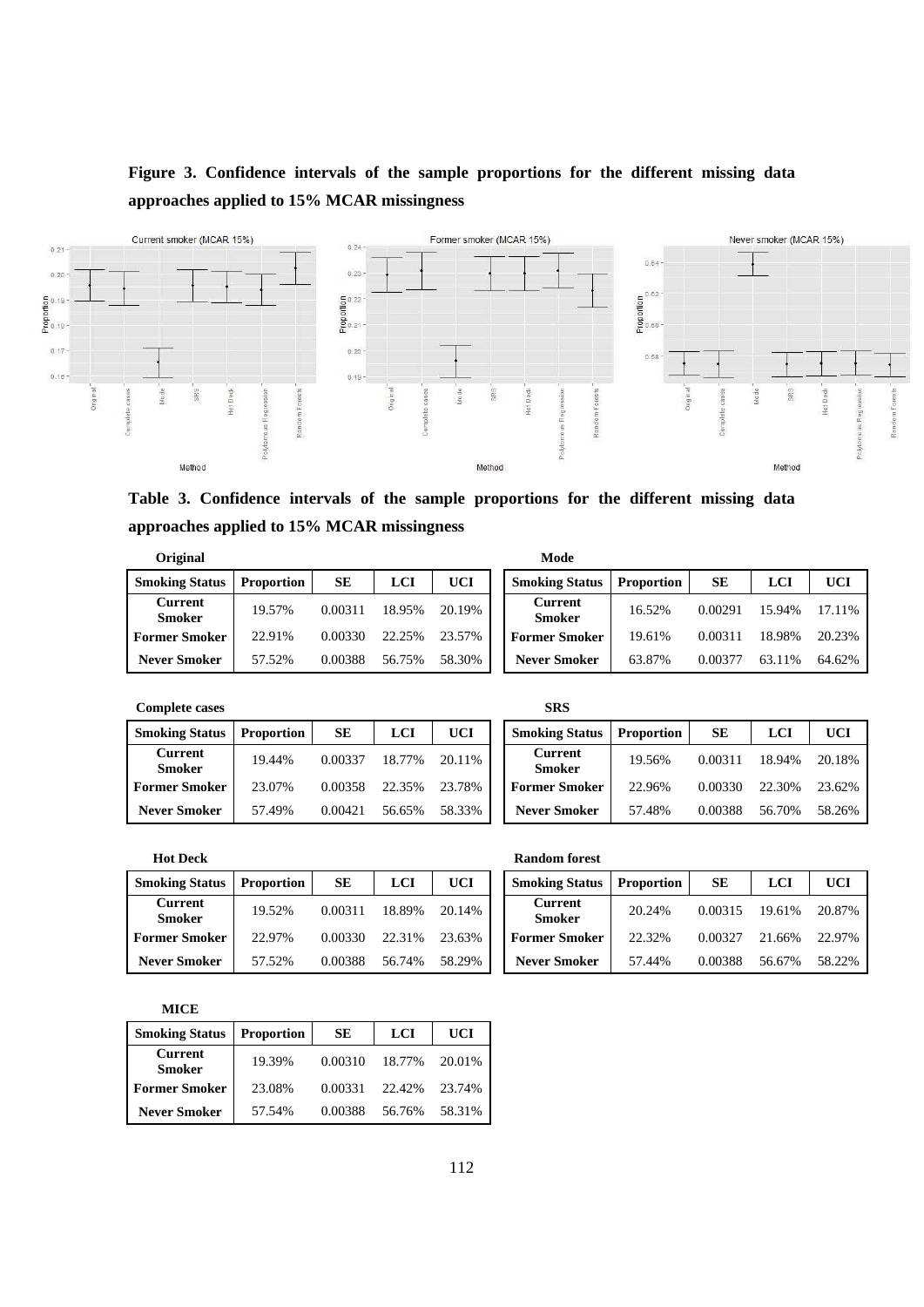When 5% of the values were missing under the MAR mechanism, three of the methods returned estimates closer to their original values. These were the most sophisticated approaches: hot-deck (p-value = 0.8647), polytomous regression (p-value = 0.7356), and random forests (pvalue =  $0.133$ <sup>1</sup>.

At 15% rate of missing cases, no statistically significant difference was found in the estimates between the original dataset and the data handled by the complete cases approach (p-value  $= 0.07227$ ), and the hot-deck (p-value  $= 0.7857$ ), the polytomous regression (p-value  $= 0.4781$ ) and the random imputation (p-value  $= 0.134$ ) methods (see Tables 4 and 5).

# **Figure 4. Confidence intervals of the sample proportions for the different missing data approaches applied to 5% MAR missingness**



<sup>&</sup>lt;sup>1</sup> The p-values are produced using the outcome of a t-test that compares the proportion of the original sample and the proportion of the imputed dataset.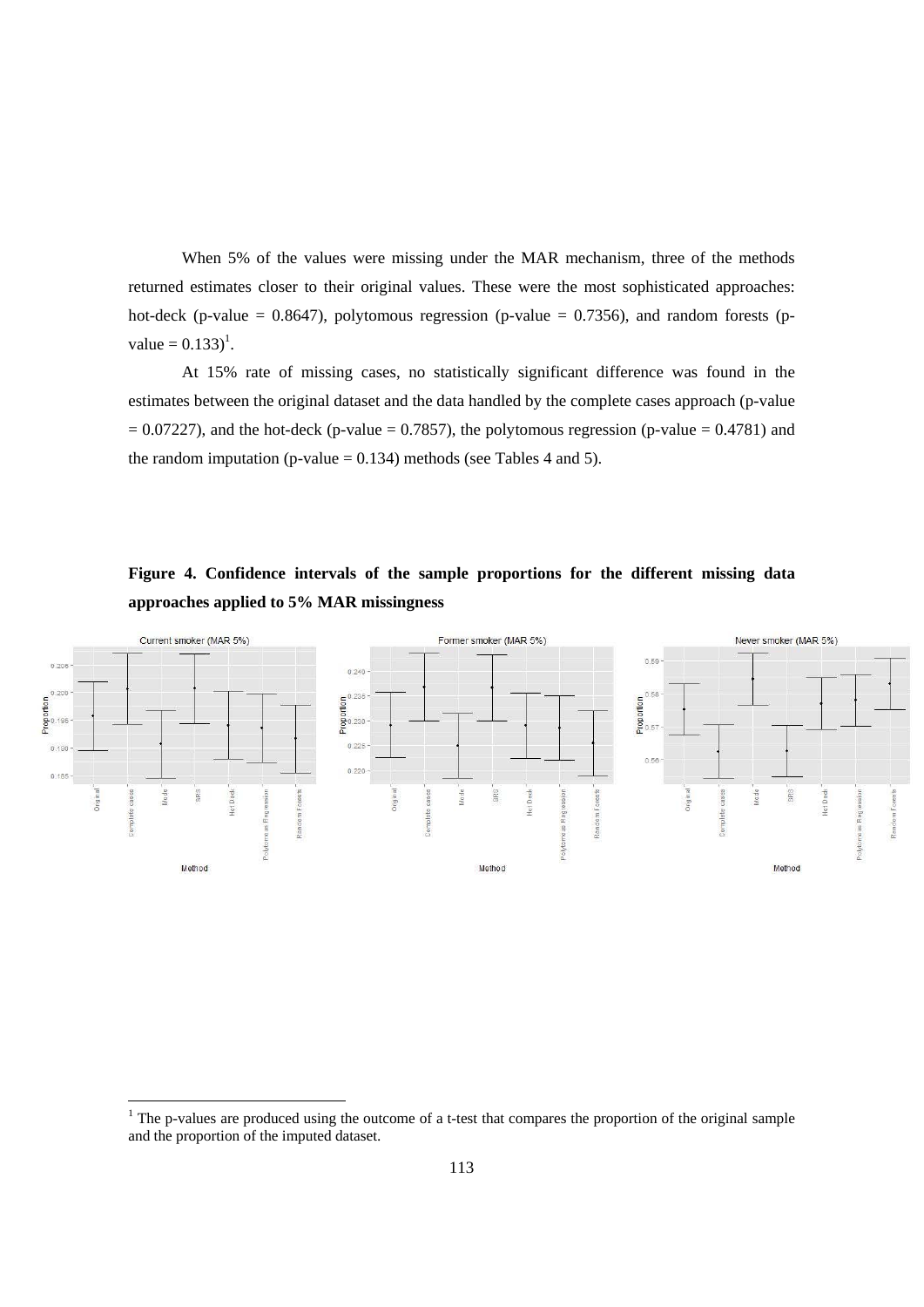**Table 4. Confidence intervals of the sample proportions for the different missing data approaches applied to 5% MAR missingness** 

| <b>Original</b>       |                   |         |            |            | Mode                  |                   |           |        |        |
|-----------------------|-------------------|---------|------------|------------|-----------------------|-------------------|-----------|--------|--------|
| <b>Smoking Status</b> | <b>Proportion</b> | SE      | <b>LCI</b> | <b>UCI</b> | <b>Smoking Status</b> | <b>Proportion</b> | <b>SE</b> | LCI    | UCI    |
| Current Smoker        | 19.57%            | 0.00311 | 18.95%     | 20.19%     | <b>Current Smoker</b> | 19.07%            | 0.00308   | 18.45% | 19.68% |
| <b>Former Smoker</b>  | 22.91%            | 0.00330 | 22.25%     | 23.57%     | <b>Former Smoker</b>  | 22.49%            | 0.00328   | 21.84% | 23.15% |
| <b>Never Smoker</b>   | 57.52%            | 0.00388 | 56.75%     | 58.30%     | <b>Never Smoker</b>   | 58.44%            | 0.00387   | 57.67% | 59.21% |

| 1.1.1.1.1.            |                   |         |        |        |
|-----------------------|-------------------|---------|--------|--------|
| <b>Smoking Status</b> | <b>Proportion</b> | SЕ      | LCI    | UCI    |
| <b>Current Smoker</b> | 19.07%            | 0.00308 | 18.45% | 19.68% |
| <b>Former Smoker</b>  | 22.49%            | 0.00328 | 21.84% | 23.15% |
| <b>Never Smoker</b>   | 58.44%            | 0.00387 | 57.67% | 59.21% |

| <b>Complete cases</b> | $X$ -squared = 0.2908 |         | $p$ -value = 0.8647 |        | <b>SRS</b>            |                   |         |        |        |
|-----------------------|-----------------------|---------|---------------------|--------|-----------------------|-------------------|---------|--------|--------|
| <b>Smoking Status</b> | <b>Proportion</b>     | SE      | LCI                 | UCI    | <b>Smoking Status</b> | <b>Proportion</b> | SЕ      | LCI    | UCI    |
| Current Smoker        | 20.07%                | 0.00322 | 19.42%              | 20.71% | <b>Current Smoker</b> | 20.08%            | 0.00314 | 19.45% | 20.70% |
| <b>Former Smoker</b>  | 23.68%                | 0.00342 | 22.99%              | 24.36% | <b>Former Smoker</b>  | 23.66%            | 0.00333 | 23.00% | 24.33% |
| <b>Never Smoker</b>   | 56.25%                | 0.00399 | 55.46%              | 57.05% | <b>Never Smoker</b>   | 56.26%            | 0.00389 | 55.48% | 57.04% |

| SRS                   |                   |         |        |        |
|-----------------------|-------------------|---------|--------|--------|
| <b>Smoking Status</b> | <b>Proportion</b> | SЕ      | LCI    | UCI    |
| <b>Current Smoker</b> | 20.08%            | 0.00314 | 19.45% | 20.70% |
| <b>Former Smoker</b>  | 23.66%            | 0.00333 | 23.00% | 24.33% |
| <b>Never Smoker</b>   | 56.26%            | 0.00389 | 55.48% | 57.04% |

| <b>Hot Deck</b>       |                   |         |        |            | <b>Random Forests</b> |                   |           |        |        |  |  |
|-----------------------|-------------------|---------|--------|------------|-----------------------|-------------------|-----------|--------|--------|--|--|
| <b>Smoking Status</b> | <b>Proportion</b> | SE      | LCI    | <b>UCI</b> | <b>Smoking Status</b> | <b>Proportion</b> | <b>SE</b> | LCI    | UCI    |  |  |
| <b>Current Smoker</b> | 19.41%            | 0.00310 | 18.79% | 20.03%     | <b>Current Smoker</b> | 19.16%            | 0.00309   | 18.55% | 19.78% |  |  |
| <b>Former Smoker</b>  | 22.90%            | 0.00330 | 22.24% | 23.56%     | <b>Former Smoker</b>  | 22.54%            | 0.00328   | 21.88% | 23.19% |  |  |
| <b>Never Smoker</b>   | 57.69%            | 0.00388 | 56.91% | 58.46%     | <b>Never Smoker</b>   | 58.30%            | 0.00387   | 57.53% | 59.07% |  |  |

| <b>Random Forests</b> |                   |         |            |        |
|-----------------------|-------------------|---------|------------|--------|
| <b>Smoking Status</b> | <b>Proportion</b> | SЕ      | <b>LCI</b> | UCI    |
| <b>Current Smoker</b> | 19.16%            | 0.00309 | 18.55%     | 19.78% |
| <b>Former Smoker</b>  | 22.54%            | 0.00328 | 21.88%     | 23.19% |
| <b>Never Smoker</b>   | 58.30%            | 0.00387 | 57.53%     | 59.07% |

**Polytomous Regression** 

| <b>Smoking Status</b> | <b>Proportion</b> | SЕ      | LCI    | UCI    |
|-----------------------|-------------------|---------|--------|--------|
| <b>Current Smoker</b> | 19.36%            | 0.00310 | 18.74% | 19.97% |
| <b>Former Smoker</b>  | 22.85%            | 0.00329 | 22.19% | 23.51% |
| <b>Never Smoker</b>   | 57.79%            | 0.00387 | 57.02% | 58.57% |

**Figure 5. Confidence intervals of the sample proportions for the different missing data approaches applied to 15% MAR missingness** 

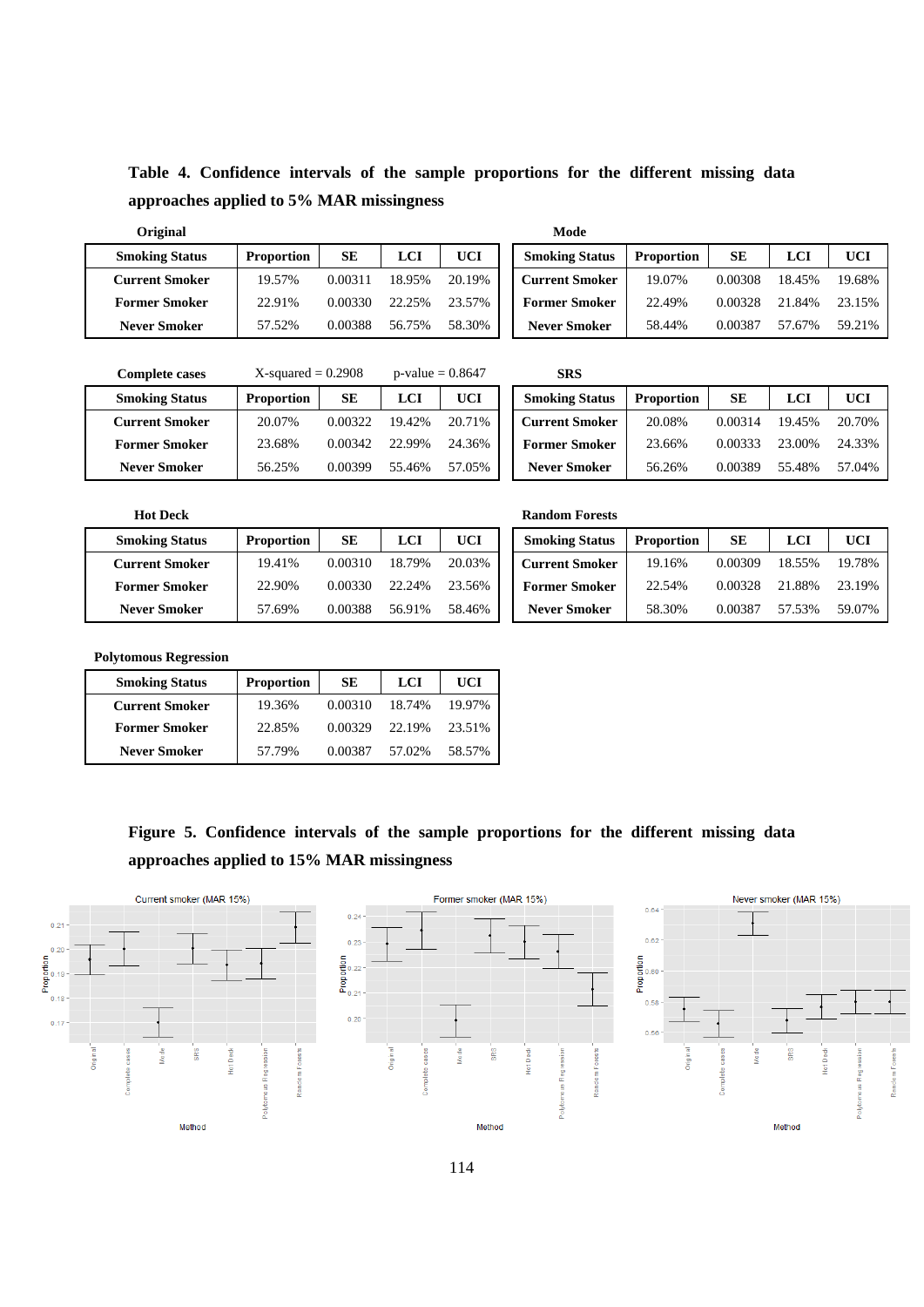**Table 5. Confidence intervals of the sample proportions for the different missing data approaches applied to 15% MAR missingness** 

| Original              |                   |           |            |        | Mode              |
|-----------------------|-------------------|-----------|------------|--------|-------------------|
| <b>Smoking Status</b> | <b>Proportion</b> | <b>SE</b> | <b>LCI</b> | UCI    | <b>Smoking St</b> |
| <b>Current Smoker</b> | 19.57%            | 0.00311   | 18.95%     | 20.19% | <b>Current Sm</b> |
| <b>Former Smoker</b>  | 22.91%            | 0.00330   | 22.25%     | 23.57% | <b>Former Sm</b>  |
| <b>Never Smoker</b>   | 57.52%            | 0.00388   | 56.75%     | 58.30% | <b>Never Smo</b>  |

| ۰.<br>×<br>۰,<br>×<br>. |
|-------------------------|
|-------------------------|

| <b>Smoking Status</b> | <b>Proportion</b> | SЕ      | <b>LCI</b> | <b>UCI</b> | <b>Smoking Status</b> | <b>Proportion</b> | <b>SE</b> | LCI    | UCI    |
|-----------------------|-------------------|---------|------------|------------|-----------------------|-------------------|-----------|--------|--------|
| <b>Current Smoker</b> | 19.57%            | 0.00311 | 18.95%     | 20.19%     | <b>Current Smoker</b> | 17.00%            | 0.00295   | 16.41% | 17.59% |
| <b>Former Smoker</b>  | 22.91%            | 0.00330 | 22.25%     | 23.57%     | <b>Former Smoker</b>  | 19.92%            | 0.00313   | 19.29% | 20.55% |
| <b>Never Smoker</b>   | 57.52%            | 0.00388 | 56.75%     | 58.30%     | <b>Never Smoker</b>   | 63.07%            | 0.00379   | 62.32% | 63.83% |

**Complete cases** SRS

| <b>Smoking Status</b> | <b>Proportion</b> | <b>SE</b> | <b>LCI</b> | <b>UCI</b> | <b>Smoking Status</b> | <b>Proportion</b> | <b>SE</b> |        | UCI    |
|-----------------------|-------------------|-----------|------------|------------|-----------------------|-------------------|-----------|--------|--------|
| <b>Current Smoker</b> | 20.00%            | 0.00340   | 19.32%     | 20.69%     | <b>Current Smoker</b> | 20.02%            | 0.00314   | 19.39% | 20.65% |
| <b>Former Smoker</b>  | 23.44%            | 0.00360   | 22.72%     | 24.16%     | <b>Former Smoker</b>  | 23.22%            | 0.00331   | 22.56% | 23.88% |
| <b>Never Smoker</b>   | 56.56%            | 0.00422   | 55.72%     | 57.40%     | <b>Never Smoker</b>   | 56.76%            | 0.00389   | 55.98% | 57.54% |

| Complete cases        |                   |         |            |            | SKS                   |                   |           |        |        |
|-----------------------|-------------------|---------|------------|------------|-----------------------|-------------------|-----------|--------|--------|
| <b>Smoking Status</b> | <b>Proportion</b> | SE      | <b>LCI</b> | <b>UCI</b> | <b>Smoking Status</b> | <b>Proportion</b> | <b>SE</b> | LCI    | UCI    |
| Current Smoker        | 20.00%            | 0.00340 | 19.32%     | 20.69%     | <b>Current Smoker</b> | 20.02%            | 0.00314   | 19.39% | 20.65% |
| Former Smoker         | 23.44%            | 0.00360 | 22.72%     | 24.16%     | <b>Former Smoker</b>  | 23.22%            | 0.00331   | 22.56% | 23.88% |
| <b>Never Smoker</b>   | 56.56%            | 0.00422 | 55.72%     | 57.40%     | <b>Never Smoker</b>   | 56.76%            | 0.00389   | 55.98% | 57.54% |

| <b>Hot Deck</b>       |                   |         |            |        | <b>Random forest</b>  |                   |           |        |            |
|-----------------------|-------------------|---------|------------|--------|-----------------------|-------------------|-----------|--------|------------|
| <b>Smoking Status</b> | <b>Proportion</b> | SE      | <b>LCI</b> | UCI    | <b>Smoking Status</b> | <b>Proportion</b> | <b>SE</b> | LCI    | <b>UCI</b> |
| <b>Current Smoker</b> | 19.36%            | 0.00310 | 18.74%     | 19.97% | <b>Current Smoker</b> | 20.88%            | 0.00319   | 20.24% | 21.51%     |
| <b>Former Smoker</b>  | 22.99%            | 0.00330 | 22.33%     | 23.65% | <b>Former Smoker</b>  | 21.14%            | 0.00320   | 20.50% | 21.78%     |
| <b>Never Smoker</b>   | 57.66%            | 0.00388 | 56.88%     | 58.43% | <b>Never Smoker</b>   | 57.99%            | 0.00387   | 57.21% | 58.76%     |
|                       |                   |         |            |        |                       |                   |           |        |            |

**MICE** 

| <b>Smoking Status</b> | <b>Proportion</b> | SЕ      | <b>LCI</b> | UCI    |
|-----------------------|-------------------|---------|------------|--------|
| <b>Current Smoker</b> | 19.39%            | 0.00310 | 18.77%     | 20.01% |
| <b>Former Smoker</b>  | 22.62%            | 0.00328 | 21.96%     | 23.27% |
| <b>Never Smoker</b>   | 57.99%            | 0.00387 | 57.22%     | 58.77% |

As was mentioned before, the MNAR assumption is the hardest mechanism to face up. The MNAR, both at 5% and 15% rates, showed the largest differences between the original dataset and the six approaches to handle missing data, all the methods produced biased results even though in some cases the random forest approach performed results very close to the 95% limits (see Tables 6 and 7).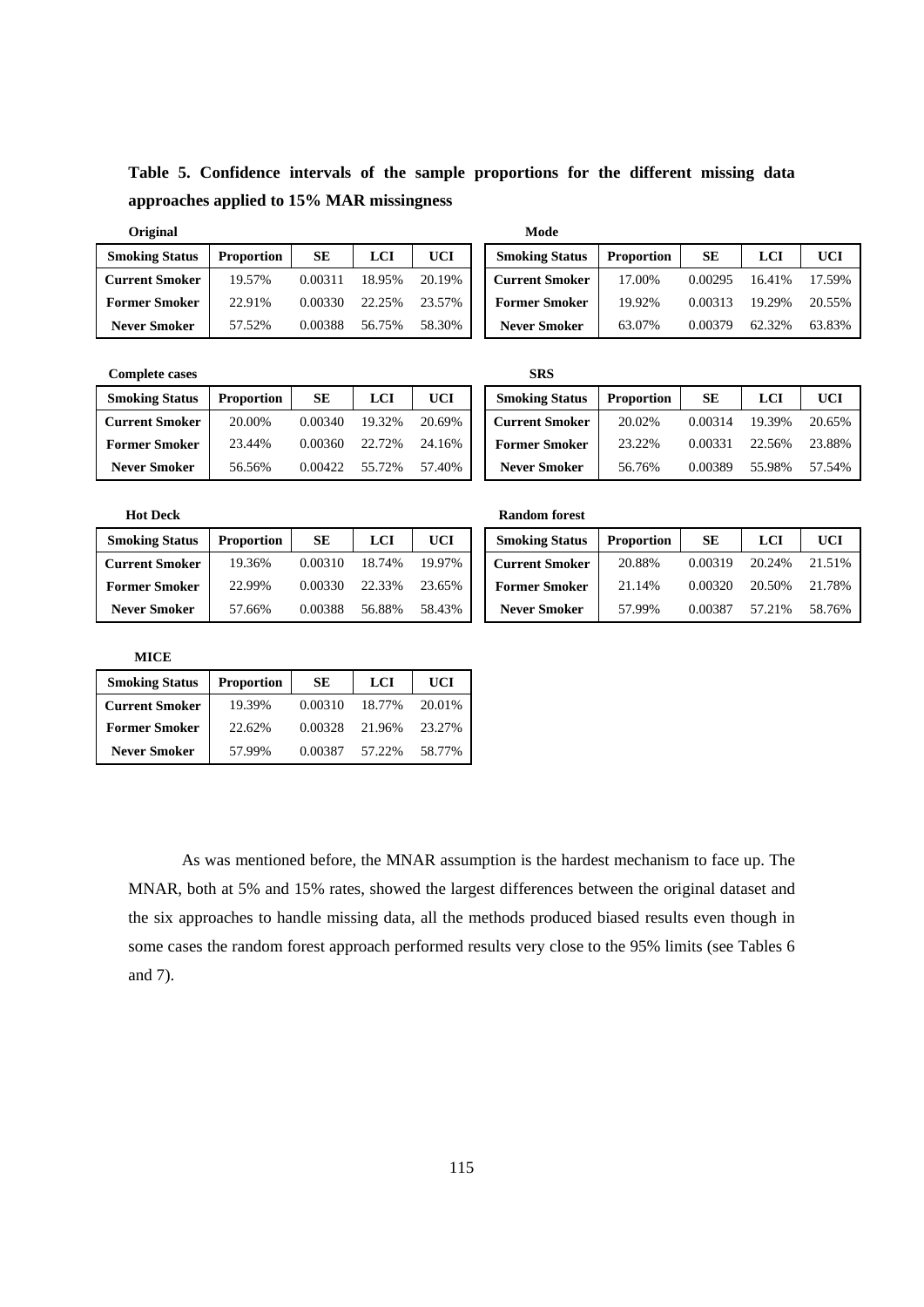# **Figure 6. Confidence intervals of the sample proportions for the different missing data approaches applied to 5% MNAR missingness**



**Table 6. Confidence intervals of the sample proportions for the different missing data approaches applied to 5% MNAR missingness** 

| Original              |                   |         |            |            | Mode                  |                   |         |        |            |
|-----------------------|-------------------|---------|------------|------------|-----------------------|-------------------|---------|--------|------------|
| <b>Smoking Status</b> | <b>Proportion</b> | SE      | <b>LCI</b> | <b>UCI</b> | <b>Smoking Status</b> | <b>Proportion</b> | SЕ      | LCI    | <b>UCI</b> |
| <b>Current Smoker</b> | 19.57%            | 0.00311 | 18.95%     | 20.19%     | <b>Current Smoker</b> | 16.17%            | 0.00289 | 15.59% | 16.749     |
| <b>Former Smoker</b>  | 22.91%            | 0.00330 | 22.25%     | 23.57%     | <b>Former Smoker</b>  | 21.79%            | 0.00324 | 21.14% | 22.449     |
| <b>Never Smoker</b>   | 57.52%            | 0.00388 | 56.75%     | 58.30%     | <b>Never Smoker</b>   | 62.04%            | 0.00381 | 61.28% | 62.809     |

| SRS |
|-----|
|     |

| <b>Smoking Status</b> | <b>Proportion</b> | SЕ      | LCI    | <b>UCI</b> | <b>Smoking Status</b> | <b>Proportion</b> | SЕ      | LCI    | UCI    |
|-----------------------|-------------------|---------|--------|------------|-----------------------|-------------------|---------|--------|--------|
| <b>Current Smoker</b> | 17.02%            | 0.00302 | 16.41% | 17.62%     | <b>Current Smoker</b> | 16.92%            | 0.00294 | 16.33% | 17.519 |
| <b>Former Smoker</b>  | 22.94%            | 0.00338 | 22.26% | 23.62%     | <b>Former Smoker</b>  | 23.05%            | 0.00330 | 22.39% | 23.719 |
| <b>Never Smoker</b>   | 60.04%            | 0.00394 | 59.26% | 60.83%     | <b>Never Smoker</b>   | 60.03%            | 0.00384 | 59.26% | 60.809 |

| <b>ULLEMAN</b>        |                   |           |            |            | www                   |                   |           |        |        |
|-----------------------|-------------------|-----------|------------|------------|-----------------------|-------------------|-----------|--------|--------|
| <b>Smoking Status</b> | <b>Proportion</b> | <b>SE</b> | <b>LCI</b> | <b>UCI</b> | <b>Smoking Status</b> | <b>Proportion</b> | <b>SE</b> | LCI    | UCI    |
| <b>Current Smoker</b> | 19.57%            | 0.00311   | 18.95%     | 20.19%     | <b>Current Smoker</b> | 16.17%            | 0.00289   | 15.59% | 16.74% |
| <b>Former Smoker</b>  | 22.91%            | 0.00330   | 22.25%     | 23.57%     | <b>Former Smoker</b>  | 21.79%            | 0.00324   | 21.14% | 22.44% |
| <b>Never Smoker</b>   | 57.52%            | 0.00388   | 56.75%     | 58.30%     | <b>Never Smoker</b>   | 62.04%            | 0.00381   | 61.28% | 62.80% |

| <b>Complete cases</b> |                   |         |            |            | SRS                   |                   |         |        |            |
|-----------------------|-------------------|---------|------------|------------|-----------------------|-------------------|---------|--------|------------|
| <b>Smoking Status</b> | <b>Proportion</b> | SЕ      | <b>LCI</b> | <b>UCI</b> | <b>Smoking Status</b> | <b>Proportion</b> | SE      | LCI    | <b>UCI</b> |
| <b>Current Smoker</b> | 17.02%            | 0.00302 | 16.41%     | 17.62%     | <b>Current Smoker</b> | 16.92%            | 0.00294 | 16.33% | 17.51%     |
| <b>Former Smoker</b>  | 22.94%            | 0.00338 | 22.26%     | 23.62%     | <b>Former Smoker</b>  | 23.05%            | 0.00330 | 22.39% | 23.71%     |
| <b>Never Smoker</b>   | 60.04%            | 0.00394 | 59.26%     | 60.83%     | <b>Never Smoker</b>   | 60.03%            | 0.00384 | 59.26% | 60.80%     |

| <b>Hot Deck</b>       |                   |         |            |        | <b>Random forest</b>  |
|-----------------------|-------------------|---------|------------|--------|-----------------------|
| <b>Smoking Status</b> | <b>Proportion</b> | SЕ      | <b>LCI</b> | UCI    | <b>Smoking Status</b> |
| <b>Current Smoker</b> | 17.28%            | 0.00297 | 16.69%     | 17.87% | <b>Current Smoker</b> |
| <b>Former Smoker</b>  | 23.26%            | 0.00331 | 22.59%     | 23.92% | <b>Former Smoker</b>  |
| <b>Never Smoker</b>   | 59.46%            | 0.00385 | 58.69%     | 60.23% | <b>Never Smoker</b>   |

| Random for |  |  |  |
|------------|--|--|--|

| <b>Smoking Status</b> | <b>Proportion</b> | SЕ      | LCI    | <b>UCI</b> | <b>Smoking Status</b> | <b>Proportion</b> | SЕ      | LCI    | <b>UCI</b> |
|-----------------------|-------------------|---------|--------|------------|-----------------------|-------------------|---------|--------|------------|
| <b>Current Smoker</b> | 17.28%            | 0.00297 | 16.69% | 17.87%     | <b>Current Smoker</b> | 18.41%            | 0.00304 | 17.81% | 19.02%     |
| <b>Former Smoker</b>  | 23.26%            | 0.00331 | 22.59% | 23.92%     | <b>Former Smoker</b>  | 22.92%            | 0.00330 | 22.26% | 23.58%     |
| <b>Never Smoker</b>   | 59.46%            | 0.00385 | 58.69% | 60.23%     | <b>Never Smoker</b>   | 58.66%            | 0.00386 | 57.89% | 59.43%     |

**MICE** 

| <b>Smoking Status</b> | <b>Proportion</b> | SЕ      | LCI    | UCI    |
|-----------------------|-------------------|---------|--------|--------|
| <b>Current Smoker</b> | 17.49%            | 0.00298 | 16.89% | 18.09% |
| <b>Former Smoker</b>  | 23.03%            | 0.00330 | 22.37% | 23.69% |
| <b>Never Smoker</b>   | 59.48%            | 0.00385 | 58.71% | 60.25% |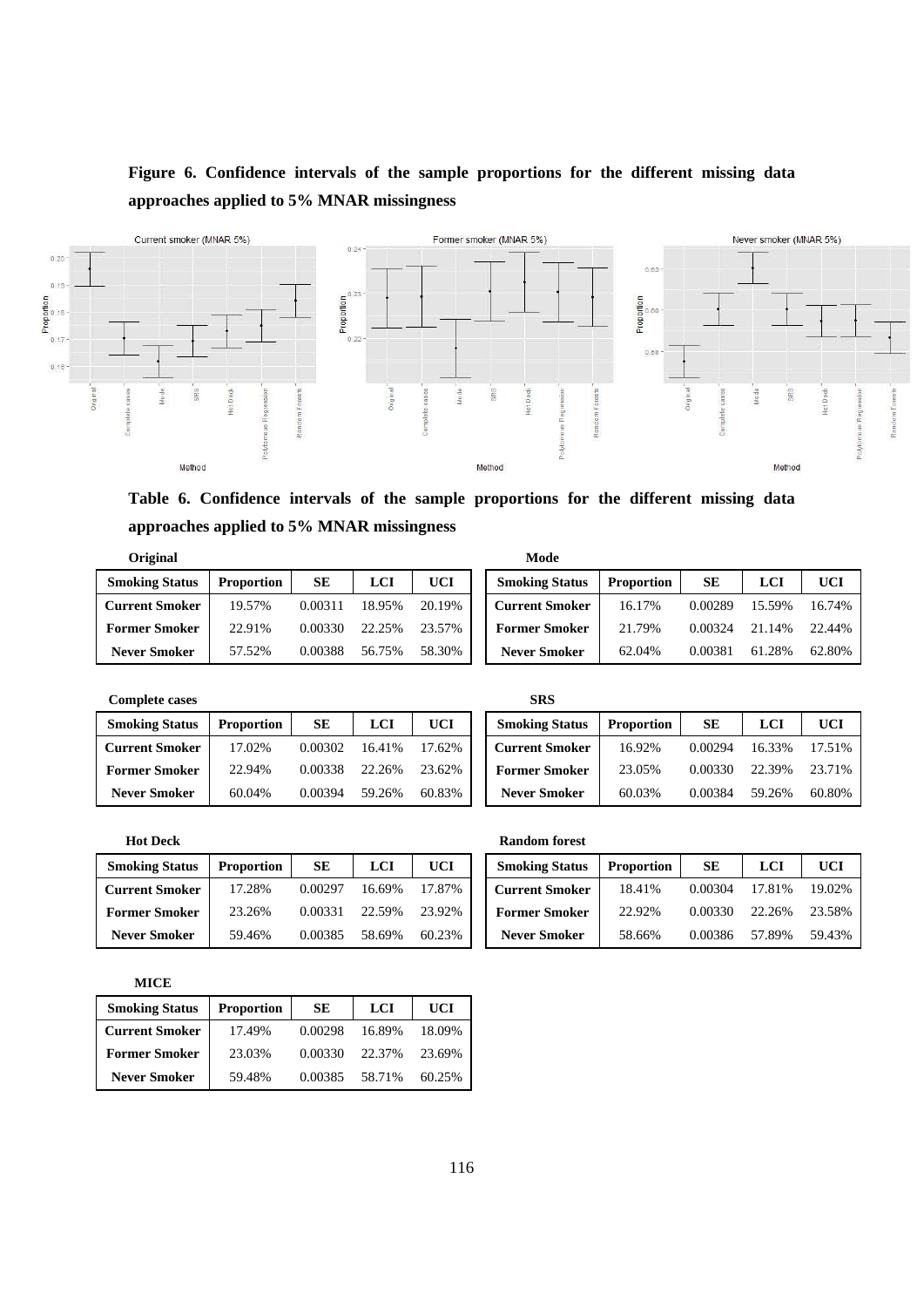# **Figure 7. Confidence intervals of the sample proportions for the different missing data approaches applied to 15% MNAR missingness**



**Table 7. Confidence intervals of the sample proportions for the different missing data approaches applied to 15% MNAR missingness** 

| Original              |                   |         |            |            | Mode                  |                   |         |            |            |
|-----------------------|-------------------|---------|------------|------------|-----------------------|-------------------|---------|------------|------------|
| <b>Smoking Status</b> | <b>Proportion</b> | SЕ      | <b>LCI</b> | <b>UCI</b> | <b>Smoking Status</b> | <b>Proportion</b> | SЕ      | <b>LCI</b> | <b>UCI</b> |
| <b>Current Smoker</b> | 19.57%            | 0.00311 | 18.95%     | 20.19%     | <b>Current Smoker</b> | 8.99%             | 0.00224 | 8.54%      | 9.44%      |
| <b>Former Smoker</b>  | 22.91%            | 0.00330 | 22.25%     | 23.57%     | <b>Former Smoker</b>  | 19.70%            | 0.00312 | 19.08%     | 20.329     |
| <b>Never Smoker</b>   | 57.52%            | 0.00388 | 56.75%     | 58.30%     | <b>Never Smoker</b>   | 71.31%            | 0.00355 | 70.60%     | 72.029     |

| <b>Complete cases</b> | SRS |
|-----------------------|-----|
|-----------------------|-----|

| <b>Smoking Status</b> | <b>Proportion</b> | SЕ      | LCI    | <b>UCI</b> | <b>Smoking Status</b> | <b>Proportion</b> | SЕ      | LCI    | <b>UCI</b> |
|-----------------------|-------------------|---------|--------|------------|-----------------------|-------------------|---------|--------|------------|
| <b>Current Smoker</b> | 10.58%            | 0.00262 | 10.05% | 11.10%     | <b>Current Smoker</b> | 10.52%            | 0.00241 | 10.04% | 11.019     |
| <b>Former Smoker</b>  | 23.18%            | 0.00359 | 22.46% | 23.89%     | <b>Former Smoker</b>  | 23.15%            | 0.00331 | 22.49% | 23.819     |
| <b>Never Smoker</b>   | 66.25%            | 0.00402 | 65.44% | 67.05%     | <b>Never Smoker</b>   | 66.32%            | 0.00371 | 65.58% | 67.079     |

| $\mathbf{v}$          |                   |         |            |            | .                     |                   |           |        |        |
|-----------------------|-------------------|---------|------------|------------|-----------------------|-------------------|-----------|--------|--------|
| <b>Smoking Status</b> | <b>Proportion</b> | SЕ      | <b>LCI</b> | <b>UCI</b> | <b>Smoking Status</b> | <b>Proportion</b> | <b>SE</b> | LCI    | UCI    |
| <b>Current Smoker</b> | 19.57%            | 0.00311 | 18.95%     | 20.19%     | <b>Current Smoker</b> | 8.99%             | 0.00224   | 8.54%  | 9.44%  |
| <b>Former Smoker</b>  | 22.91%            | 0.00330 | 22.25%     | 23.57%     | <b>Former Smoker</b>  | 19.70%            | 0.00312   | 19.08% | 20.32% |
| <b>Never Smoker</b>   | 57.52%            | 0.00388 | 56.75%     | 58.30%     | <b>Never Smoker</b>   | 71.31%            | 0.00355   | 70.60% | 72.02% |

| Complete cases        |                   |         |        |            | SKS                   |                   |           |        |        |
|-----------------------|-------------------|---------|--------|------------|-----------------------|-------------------|-----------|--------|--------|
| <b>Smoking Status</b> | <b>Proportion</b> | SЕ      | LCI    | <b>UCI</b> | <b>Smoking Status</b> | <b>Proportion</b> | <b>SE</b> | LCI    | UCI    |
| <b>Current Smoker</b> | 10.58%            | 0.00262 | 10.05% | 11.10%     | <b>Current Smoker</b> | 10.52%            | 0.00241   | 10.04% | 11.01% |
| <b>Former Smoker</b>  | 23.18%            | 0.00359 | 22.46% | 23.89%     | <b>Former Smoker</b>  | 23.15%            | 0.00331   | 22.49% | 23.81% |
| <b>Never Smoker</b>   | 66.25%            | 0.00402 | 65.44% | 67.05%     | <b>Never Smoker</b>   | 66.32%            | 0.00371   | 65.58% | 67.07% |

| <b>Hot Deck</b>       |                   |           |        |            | <b>Random forest</b> |                       |                   |           |        |        |  |
|-----------------------|-------------------|-----------|--------|------------|----------------------|-----------------------|-------------------|-----------|--------|--------|--|
| <b>Smoking Status</b> | <b>Proportion</b> | <b>SE</b> | LCI    | <b>UCI</b> |                      | <b>Smoking Status</b> | <b>Proportion</b> | <b>SE</b> | LCI    | UCI    |  |
| <b>Current Smoker</b> | 11.29%            | 0.00248   | 10.80% | 11.79%     |                      | <b>Current Smoker</b> | 15.61%            | 0.00285   | 15.04% | 16.18% |  |
| <b>Former Smoker</b>  | 24.49%            | 0.00337   | 23.81% | 25.16%     |                      | <b>Former Smoker</b>  | 23.16%            | 0.00331   | 22.50% | 23.82% |  |
| <b>Never Smoker</b>   | 64.22%            | 0.00376   | 63.47% | 64.97%     |                      | <b>Never Smoker</b>   | 61.23%            | 0.00382   | 60.46% | 61.99% |  |

**MICE** 

| <b>Smoking Status</b> | <b>Proportion</b> | SЕ      | <b>LCI</b> | UCI    |  |
|-----------------------|-------------------|---------|------------|--------|--|
| <b>Current Smoker</b> | 11.34%            | 0.00249 | 10.84%     | 11.84% |  |
| <b>Former Smoker</b>  | 23.79%            | 0.00334 | 23.12%     | 24.46% |  |
| <b>Never Smoker</b>   | 64.87%            | 0.00375 | 64.12%     | 65.61% |  |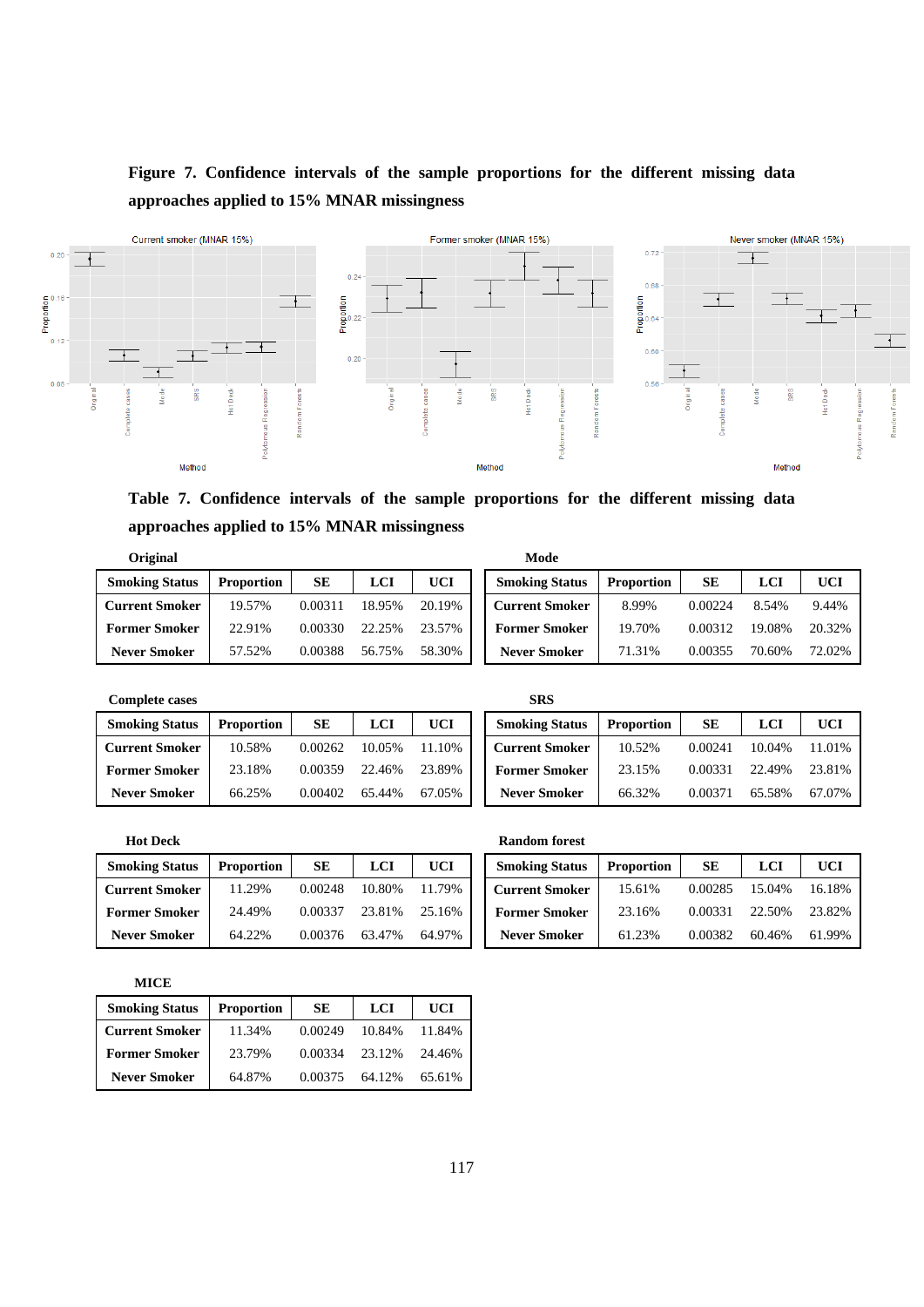#### **7. CONCLUSIONS**

Although imputation procedures are often useful, in this paper is noted that no universally best approach to handle missingness exists. Every method suffers from limitations related to the missing data mechanism. Nonetheless, understanding why data are missing can guide the researcher to an appropriate strategy for addressing missingness. The fact that assumptions about non-observed values can affect estimates and results is evident in this paper.

Eliminating all observations with missing values in at least one variable (complete case analysis) returned to reasonable estimates under the MCAR assumption.

While one of the easiest ways of filling in the blanks is to replace the missing cases with the mode, this approach showed the worst performance in every rate and under every missingness assumption. The mode imputation produced the largest bias.

While the simple random sample (random) imputation results were characterized by unbiased estimates when the missing data mechanism can be considered as ignorable.

The random forest method led to non-dissimilar results for the MCAR at 5% and 15% rates and for MAR at 5% of missingness.

The most effective methods for dealing with missing data in most of the missing data scenarios assessed in this paper were the hot-deck and the polytomous regression approaches. This finding has key implications because both methods are available in most of the software packages (both free and commercial) such as R, SAS, Stata, SPSS and S-Plus. It is important to remember that missingness under the MAR and MCAR assumptions is linked to the rest of variables (observed), so the methods that performed the best were those that uses values from complete observations of the same dataset.

In addition, another important outcome of this study is that it investigated how the performance of the model was affected by varying amounts of missing data and different missing data mechanisms. In general, with a small number of missing data cases, the various strategies will likely have small impact on estimates. For larger rates of non-observed cases, the effect of the strategies for handling missingness was less efficient. Also, it should be pointed out that MCAR, MAR and MNAR mechanisms led to dissimilar results for a given imputation method. Under the MNAR assumption, both at 5% and 15% rates, none of the methods performed well even though in some cases the random forest approach performed results very close to the 95% limits. This result might be comparable to the findings of Schafer and Graham (2002), who found that some approaches to deal with MAR assumptions can produce unbiased results under MNAR.

Finally, as with any study, there are limitations to the current work that must be considered. First, the simulations were based only under the univariate missingness pattern. Second, the current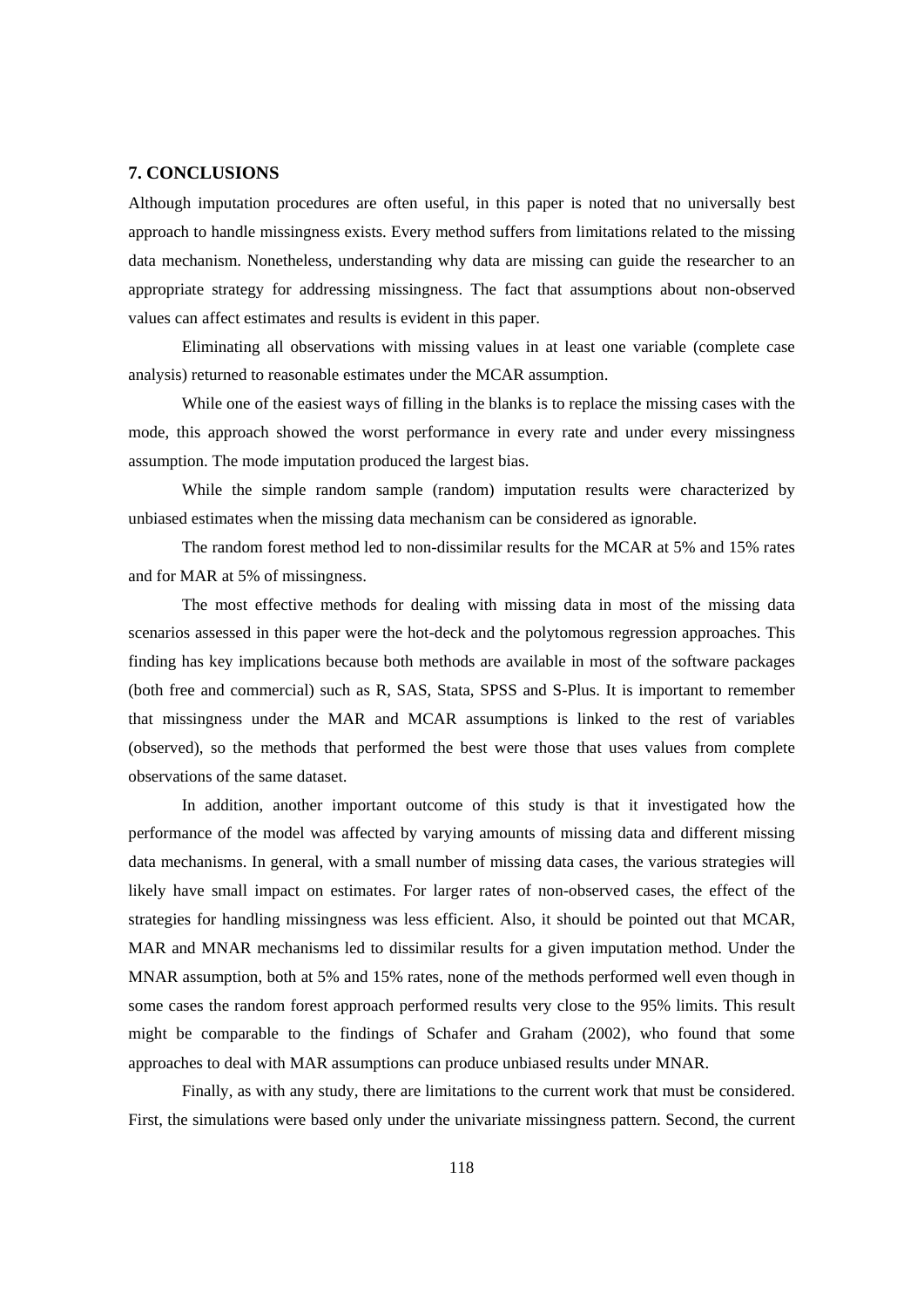study is focused on non-ordered categorical data. Although this type of data is very common in surveys, there are other types of variables that can be considered. Further research should be focused on ordinal, continuous and mixed categorical and continuous data.

#### **REFERENCES**

- Andridge, R. and Little, R. (2010). A Review of Hot Deck Imputation for Survey Non-response. International Statistical Review, 78 (1), pp. 40–64.
- Bacallao, J. and Bacallao, J. (2010). Imputación Múltiple en Variables Categóricas Usando Data Augmentation y Árboles de Clasificación. Investigación Operacional, 31 (2), pp. 133–139.
- Barceló, C. (2008). The impact of alternative imputation methods on the measurement of income and wealth: Evidence from the Spanish Survey of Household Finances. (No. 0829). Banco de España.
- Burton, A., Billingham, L.J., and Bryan, S. (2007). Cost-effectiveness in clinical trials: using multiple imputation to deal with incomplete cost data. Clinical Trials, 4 (2), pp. 154–161.
- Chauvet, G., Deville, J.C., and Haziza, D. (2011). On balanced random imputation in surveys. Biometrika, 98 (2), pp. 459–471.
- Desai, M., Esserman, D.A., Gammon, M.D., and Terry, M.B. (2011). The use of complete-case and multiple imputation-based analyses in molecular epidemiology studies that assess interaction effects. Epidemiologic Perspectives and Innovations, 8 (1), 5.
- Durrant, G.B. (2005). Imputation methods for handling item-nonresponse in the social sciences: a methodological review. NCRM Methods Review Papers. ESRC National Centre for Research Methods and Southampton Statistical Sciences Research Institute. NCRM/002.
- Eisemann, N., Annika, W., and Alexander, K. (2011) Imputation of missing values of tumour stage in population-based cancer registration. BMC Medical Research Methodology, 11.
- Farhangfar A, Kurgan L, and Dy J (2008) Impact of imputation of missing values on classification error for discrete data. Pattern Recognit 41 (12), pp. 3692–3705
- Follmann, D., Elliott, P., Suh, I., and Cutler, J. (1992). Variance imputation for overviews of clinical trials with continuous response. Journal of clinical epidemiology, 45 (7), pp. 769–773.
- Ghosh-Dastidar, B., and Schafer, J.L. (2003). Multiple edit/multiple imputation for multivariate continuous data. Journal of the American Statistical Association, 98 (464), pp. 807–817.
- Gimotty, P.A. and Brown, M.B. (1990). Imputation procedures for categorical data: their effects on the goodness-of-fit chi-square statistic. Communications in Statistics-Simulation and Computation, 19 (2), pp. 681–703.
- Hill, J. (2012) Four Techniques for Dealing with Missing Data in Criminal Justice. Paper presented at the annual meeting of the ASC Annual Meeting, Palmer House Hilton, Chicago, IL, Nov 13, 2012.
- Hosmer, D.W. and Lemeshow, S. (1989). Introduction to the Logistic Regression Model. Applied Logistic Regression, Second Edition, pp. 1–30.